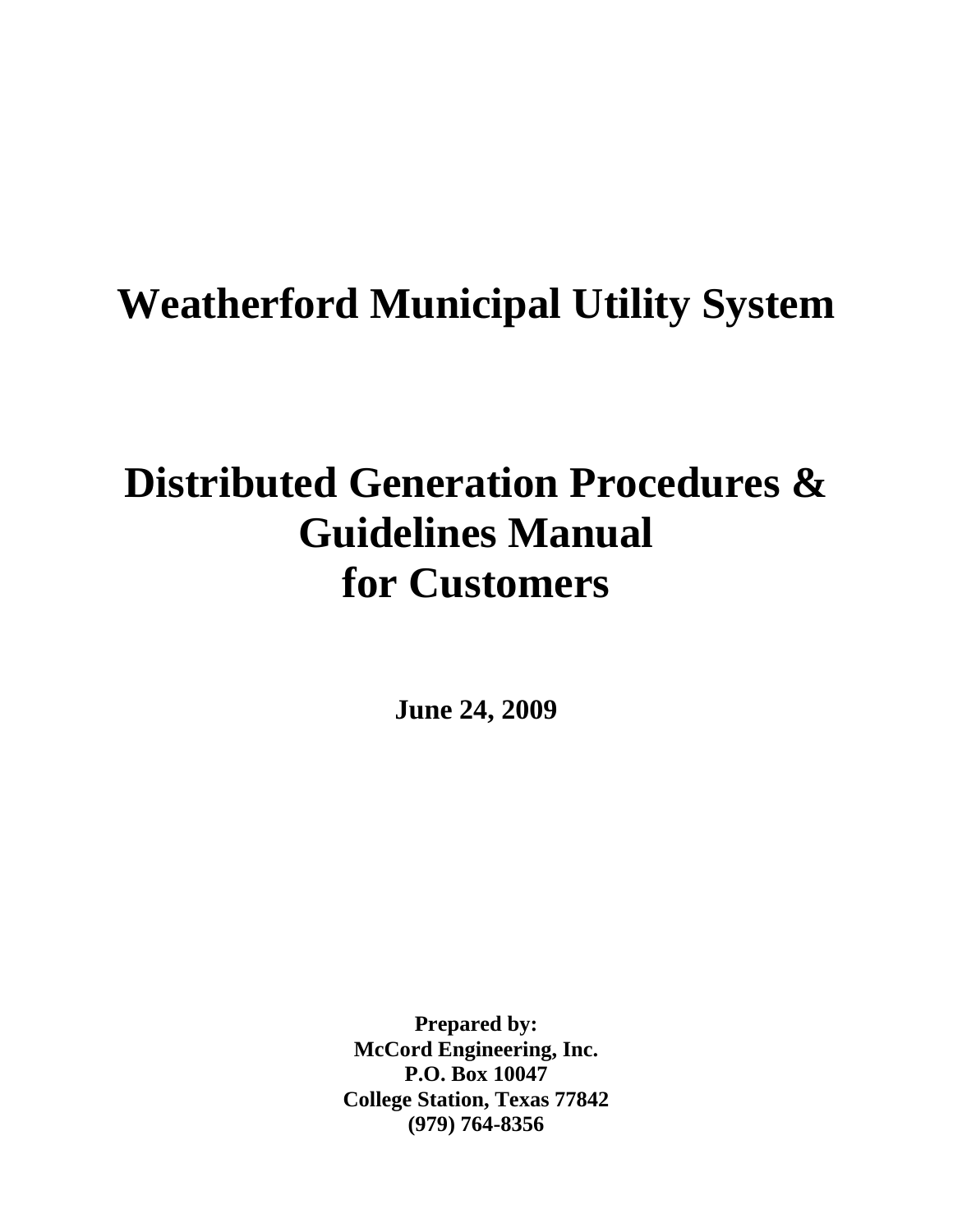# **TABLE OF CONTENTS**

| A.    |                                                                                |  |
|-------|--------------------------------------------------------------------------------|--|
| B.    |                                                                                |  |
| $C$ . |                                                                                |  |
| D.    |                                                                                |  |
| E.    |                                                                                |  |
| F.    |                                                                                |  |
| G.    | Refusal to Interconnect Service or Disconnection of Interconnection Service 10 |  |
| H.    |                                                                                |  |
|       | AGREEMENT FOR INTERCONNECTION AND PARALLEL OPERATION OF                        |  |
|       | AGREEMENT FOR INTERCONNECTION AND PARALLEL OPERATION OF                        |  |
|       |                                                                                |  |
|       | APPLICATION FOR OPERATION OF CUSTOMER-OWNED GENERATION  24                     |  |
|       | DG ONE LINE DIAGRAMS -<br>Net Metering System<br>Wholesale System              |  |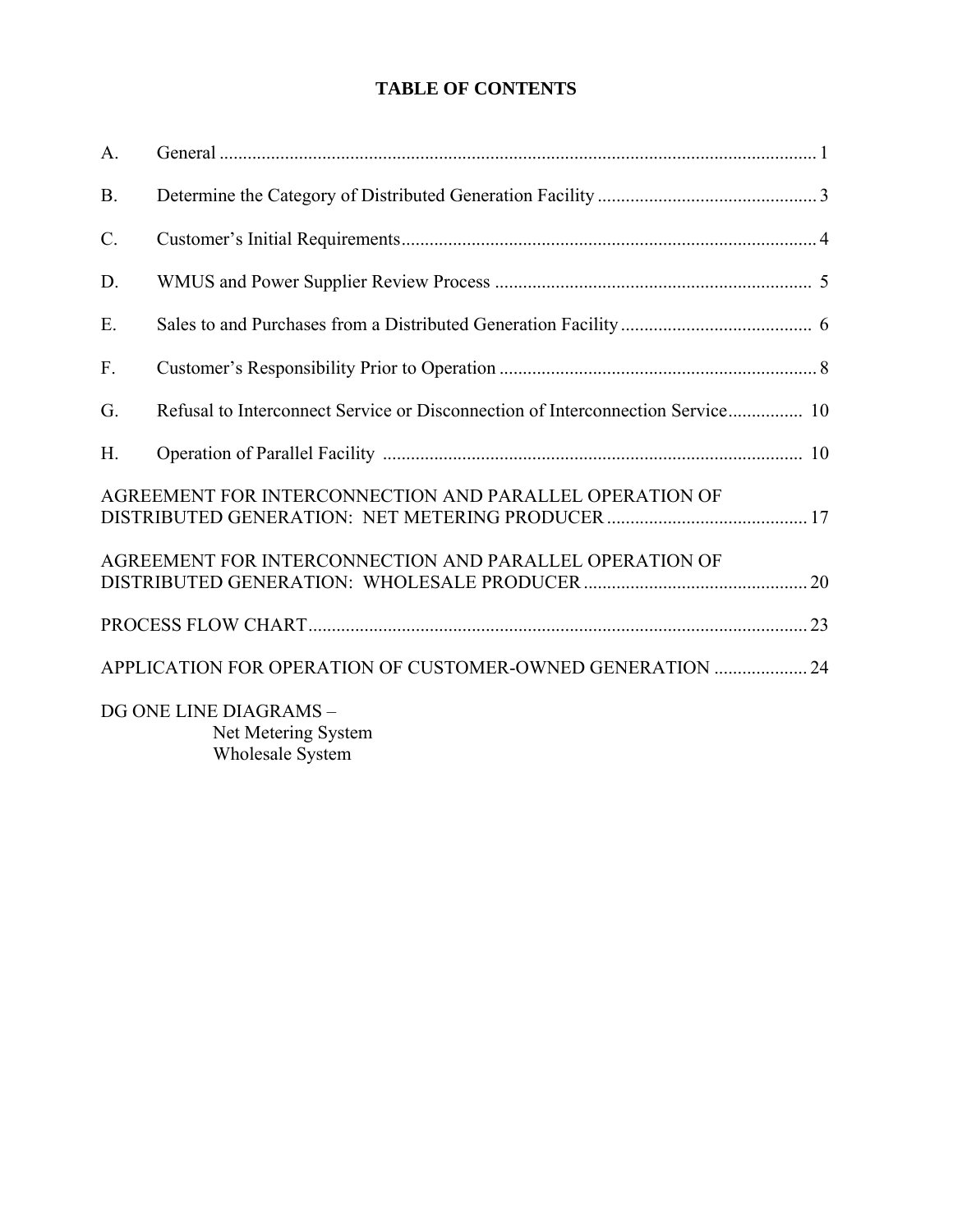#### **DISTRIBUTED GENERATION PROCEDURES & GUIDELINES MANUAL FOR CUSTOMERS**

#### A. **General**

Weatherford Municipal Utility System (WMUS) makes available to its Customers the ability to connect Distributed Generation (DG) to the electric system to encourage distributed generation energy development while protecting the electric system and the Customer's equipment.

In order to receive service from WMUS, a Customer must join or become a "Customer" of the WMUS. Throughout this DG Manual, Customers will be referred to as "Customers." For more information about the WMUS membership application process, including any applicable membership fees or deposits, see the WMUS to request new Customer information.

It is the intent of the WMUS to allow Customers to install DG, provided the Customer's DG facility does not adversely affect the WMUS. The Customer must conduct his/her own analysis to determine the economic benefit of DG operation.

A DG facility that is not connected to the WMUS's system in any way is known as "standalone" or "isolated" DG. The Customer may operate a DG facility in a stand-alone or isolated fashion as long as such DG facility does not adversely affect the WMUS's system. A DG facility connected in any way to the WMUS's system shall be considered as in "parallel." For purposes of this DG Manual, a DG facility is considered operating in "parallel" anytime it is connected to the WMUS's system in any way, even if the Customer does not intend to export power. All provisions of this DG Manual shall apply to parallel operation of DG facilities as so defined. Customer shall fully comply with the provisions of this DG Manual, as same may be amended from time to time at the sole discretion of the WMUS.

This DG Manual is not a complete description or listing of all laws, ordinances, rules and regulations, nor is this DG Manual intended to be an installation or safety manual. The Customer requesting to interconnect a DG facility to the WMUS's system is responsible for and must follow, in addition to all provisions of this DG Manual, the WMUS's Rules and Regulations and Tariffs for Electric Service, the WMUS's Line Extension Policy, the Policies and Procedures of the WMUS's power supplier where applicable, the Policies and Procedures of the WMUS's transmission service provider where applicable, the current IEEE 1547 Standard Guide for Distributed Generation Interconnection (a copy is on file at the WMUS for inspection along with information so the Customer may obtain his/her own copy), other applicable IEEE standards, applicable ANSI standards, including ANSI C84.1 Range A and any other applicable governmental and regulatory laws, rules, ordinances or requirements. All legal, technical, financial, etc. requirements in the following sections of this DG Manual must be met prior to interconnection of the DG facility to the WMUS's system.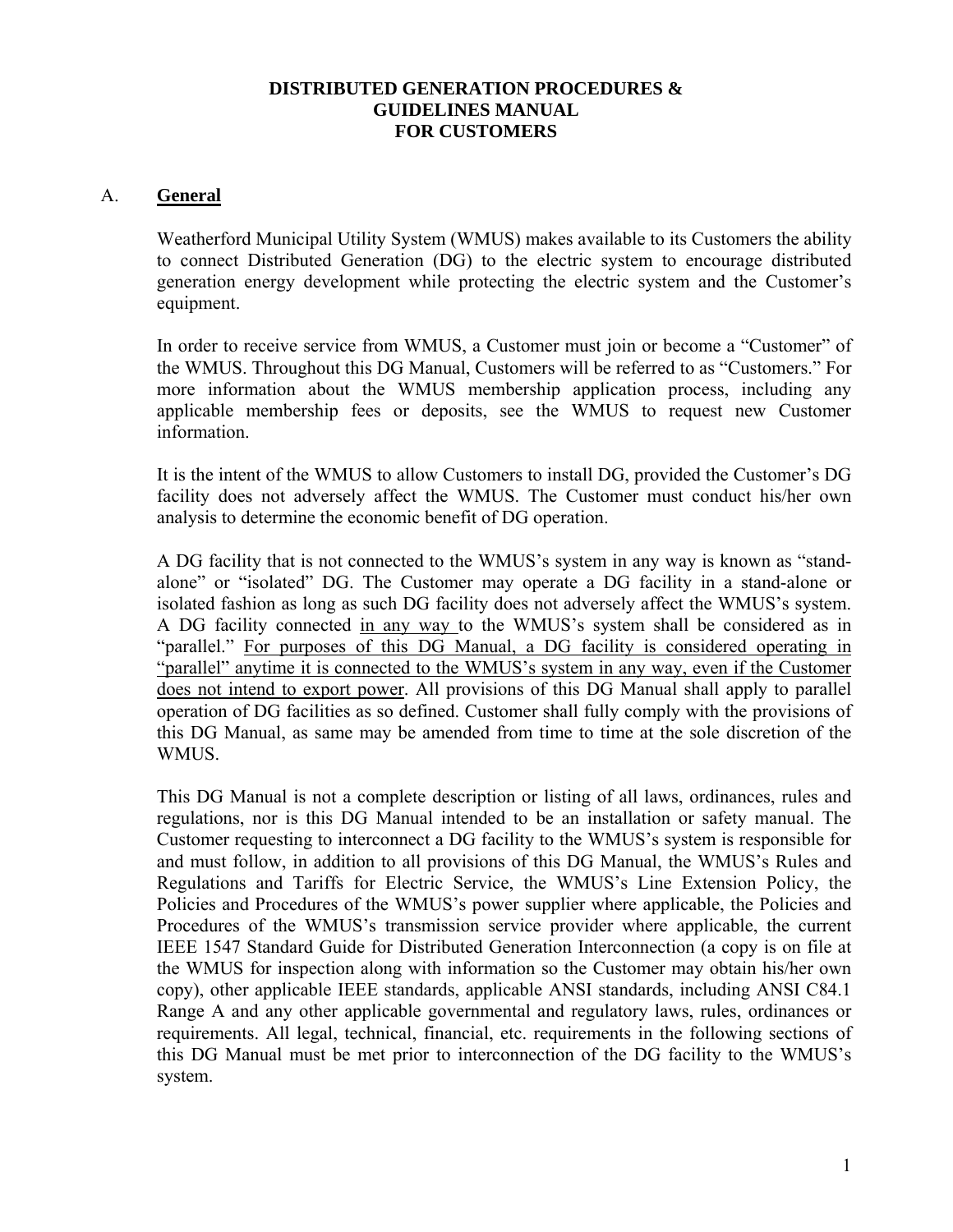A Customer may serve all loads behind the meter at the location serving the DG facility but will not be allowed to serve multiple meters, multiple consuming facilities or multiple Customers with a single DG facility or under a single DG application without prior written approval by the WMUS.

DG facilities larger than 10 MW are not covered by this DG Manual and will be considered by the WMUS, and/or its Power Supplier, on a case-by-case basis.

- 1. Qualifying (Facility) "small power production facility"- meaning as assigned this term by 16 USC Section  $796(17)(A)$ , the owner or operator of a qualifying small power production facility; which is an eligible solar, wind, waste, or geothermal facility, or a facility which
	- a. produces electric energy sole by use, as a primary energy source, of biomass, waste, renewable resources, geothermal resources, or any combination thereof; and
	- b. has power production capacity which, together with any other facilities located at the same site is not greater than 80 megawatts;
- 2. "primary energy source" means the fuel or fuels used for the generation of electric energy, except that such term does not include, as determined under rules prescribed by the Commission, in consultation with the Secretary of Energy
	- a. the minimum amounts of fuel required for ignition, startup, testing, flame stabilization, and control uses, and
	- b. the minimum amounts of fuel required to alleviate or prevent
		- i. unanticipated equipment outages, and
		- ii. emergencies directly affecting the public health, safety, or welfare, which would result from electric power outages;
- 3. "qualifying small power production facility" means a small power production facility that the Commission determines by rule, meets such requirements (including requirements respecting fuel use, fuel efficiency, and reliability) as the Commission may, by rule, prescribe;
- 4. "qualifying small power producer" means the owner or operator of a qualifying small power production facility:
- 5. "eligible solar, wind, waste or geothermal facility" means a facility which produces electric energy solely by the use, as a primary energy source, of solar energy, wind energy, waste resources or geothermal resources; but only if
	- a. either of the following is submitted to the Commission: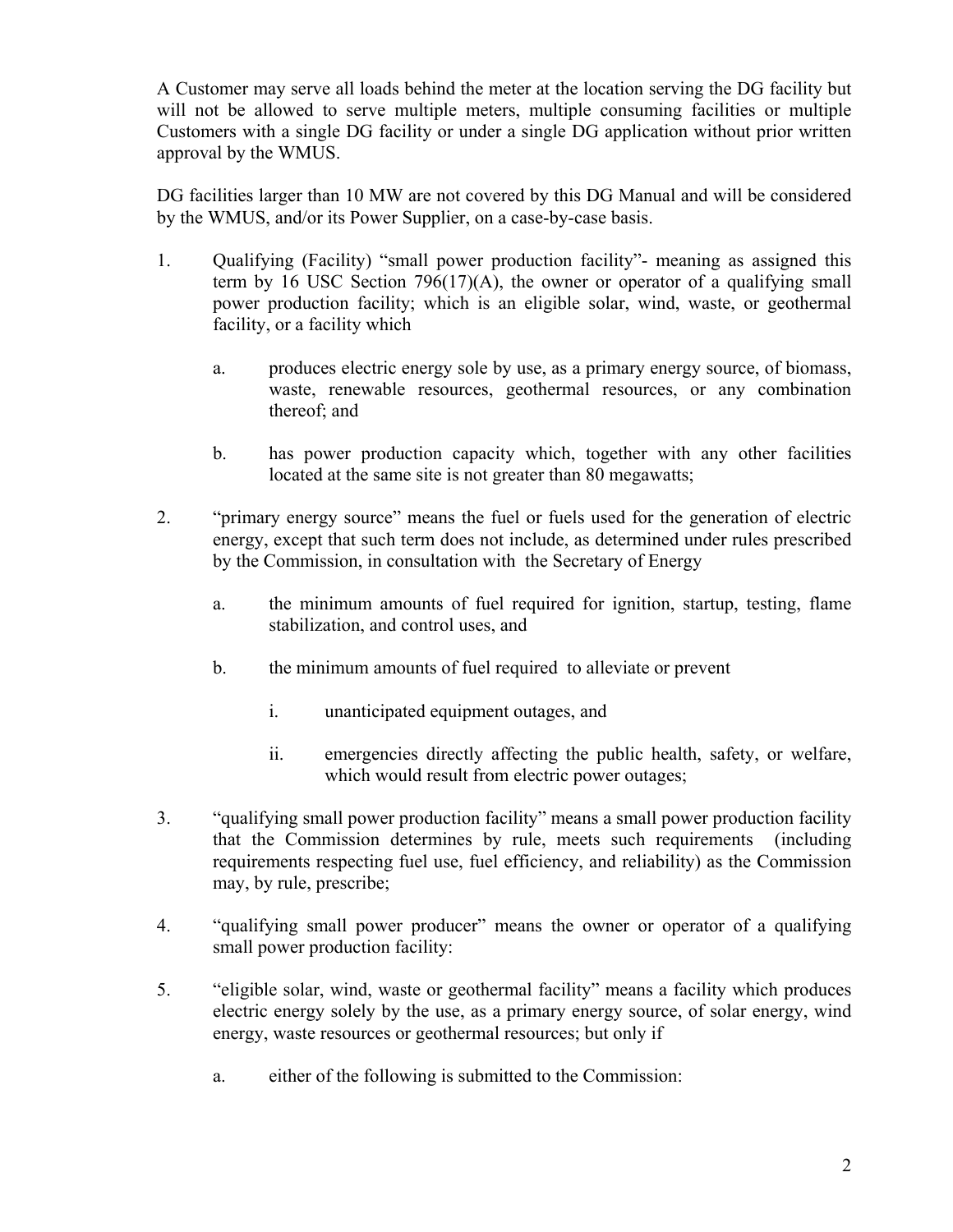- i. an application for certification of the facility as a qualifying small power production facility; or
- ii. notice that the facility meets the requirements for qualification; and

Net Metering Producer- self energy producer whose energy production is used to offset all or a portion of the self producer's on-site electrical load. Metering is usually accomplished via using a single bi-directional meter to determine net energy flows. Producers that generate more energy than they consume during a billing period will receive credit for net excess generation at the appropriate avoided cost rate.

Wholesale Producer- a person who is engaged directly or indirectly through one or more affiliates exclusively in the business of owing or operating all or part of a facility for generating electric energy and selling electric energy at wholesale, who does not own a facility for the transmission of electricity , other than an essential interconnecting transmission facility necessary to effect a sale of electric energy at wholesale, and who is in compliance with the registration requirements of the state of this title relating to registration of power marketers.

# B. **Determine the Category of Distributed Generation Facility**

- 1. Connection Level Category
	- a. If connected to the WMUS Distribution System : The Customer requests and/or the Customer's DG facility require connection to the WMUS's system. All provisions of this DG Manual cover this category.
	- b. If connected to the WMUS's Power Supplier's System (12.47 kV Voltages, 10 MW and above): The Customer requests and/or the Customer's DG facility require connection to the WMUS's Power Supplier's system. This DG Manual does NOT cover this category. The Customer should contact the WMUS's Power Supplier directly as follows: Manager of Communications/Key Accounts, Brazos Electric, 1-888-751-6500.
- 2. Power Export Category
	- a. Parallel no power export (typical for small distributed generation  $\leq 20$  kW) The Customer operates a DG facility connected in any way to the WMUS system but with no intention to export power.
	- b. Parallel power generated to be both consumed and exported The Customer operates a DG facility connected in any way to the WMUS's system designed primarily to serve the Customer's own load but with the intention to export excess power.
	- c. Parallel power generated to be exported only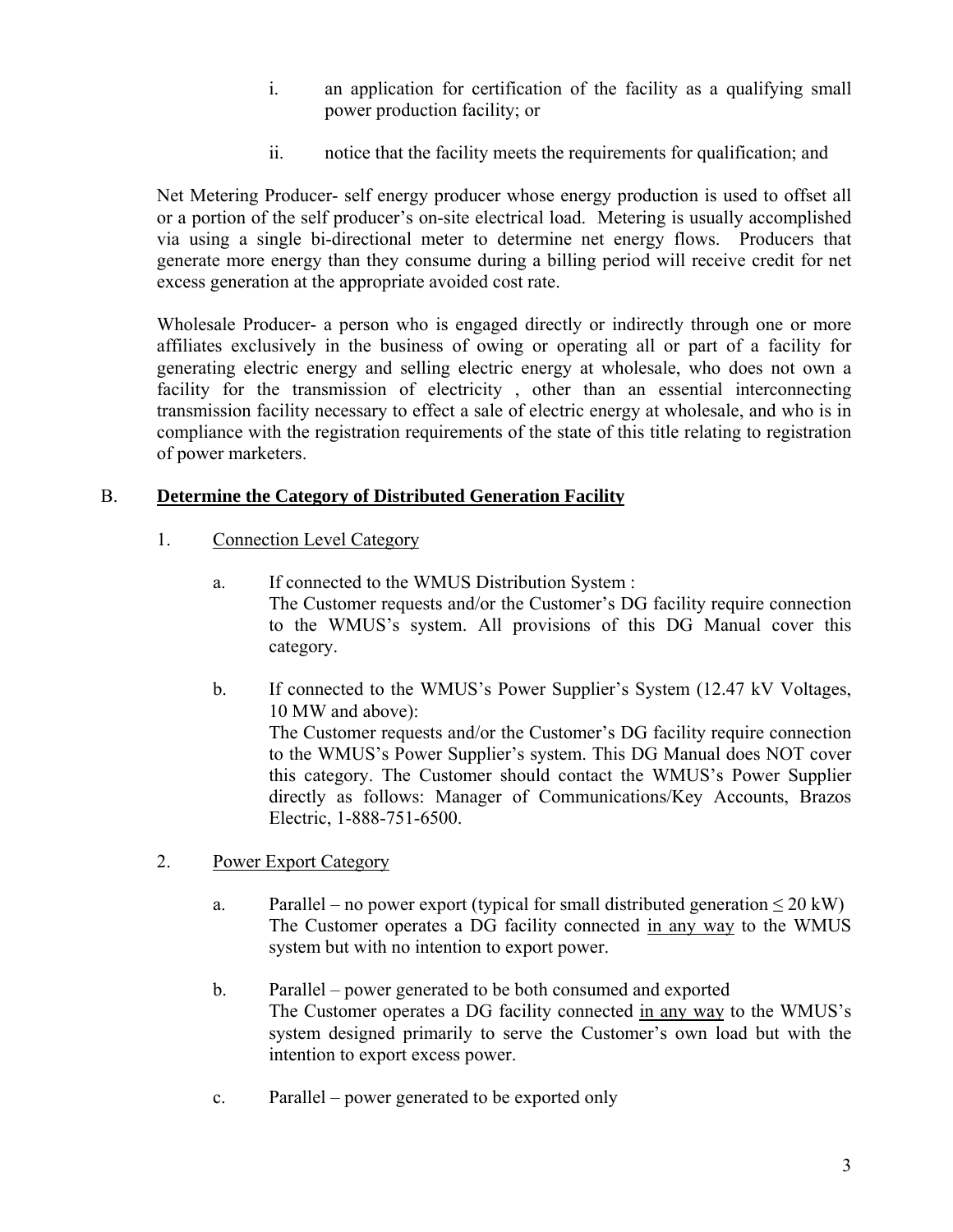The Customer operates a DG facility connected in any way to the WMUS's system designed primarily with the intention to export power.

- 3. Size Category
	- a. Facilities 20 kW and smaller Facilities  $\leq$  20 kW of connected generation will be placed in this size category unless the Customer requests connection under the  $> 20$  kW size category.
	- b. Facilities above 20 kW and below 10 MW Facilities > 20 kW and below 10 MW of connected generation will be placed in this size category. Facilities  $\leq 20$  kW may be placed in this size category if so requested by the Customer.
	- c. Facilities above 10 MW of connected generation Not considered under this DG Manual

# C. **Customer's Initial Requirements**

- 1. Notification
	- a. The Customer must meet all the WMUS's membership and service requirements in addition to the requirements in the DG Manual.
	- b. Anyone owning or operating a DG facility in parallel with the WMUS's system must notify the WMUS of the existence, location and category of the DG facility.
- 2. Service Request
	- a. In advance of request for an interconnection, the Customer must contact the WMUS and complete the "WMUS Agreement for Interconnection and Parallel Operation of Distributed Generation."
	- b. DG facilities under 20 kW in size and of standard manufacture and design (as so determined by the WMUS) may submit the Agreement Short Form. All other facilities must submit the Agreement Long Form.
	- c. A separate form must be submitted for each facility.
- 3. Submit a DG Plan
	- a. As a part of the application, the Customer shall submit a plan detailing the electrical design, interconnection requirements, size, and operational plans for the DG facility (the "DG plan"). Either at the time of submission or at any time during the review process, the WMUS may require additional information or may require the DG plan to be prepared by a Professional Engineer registered in the state of Texas.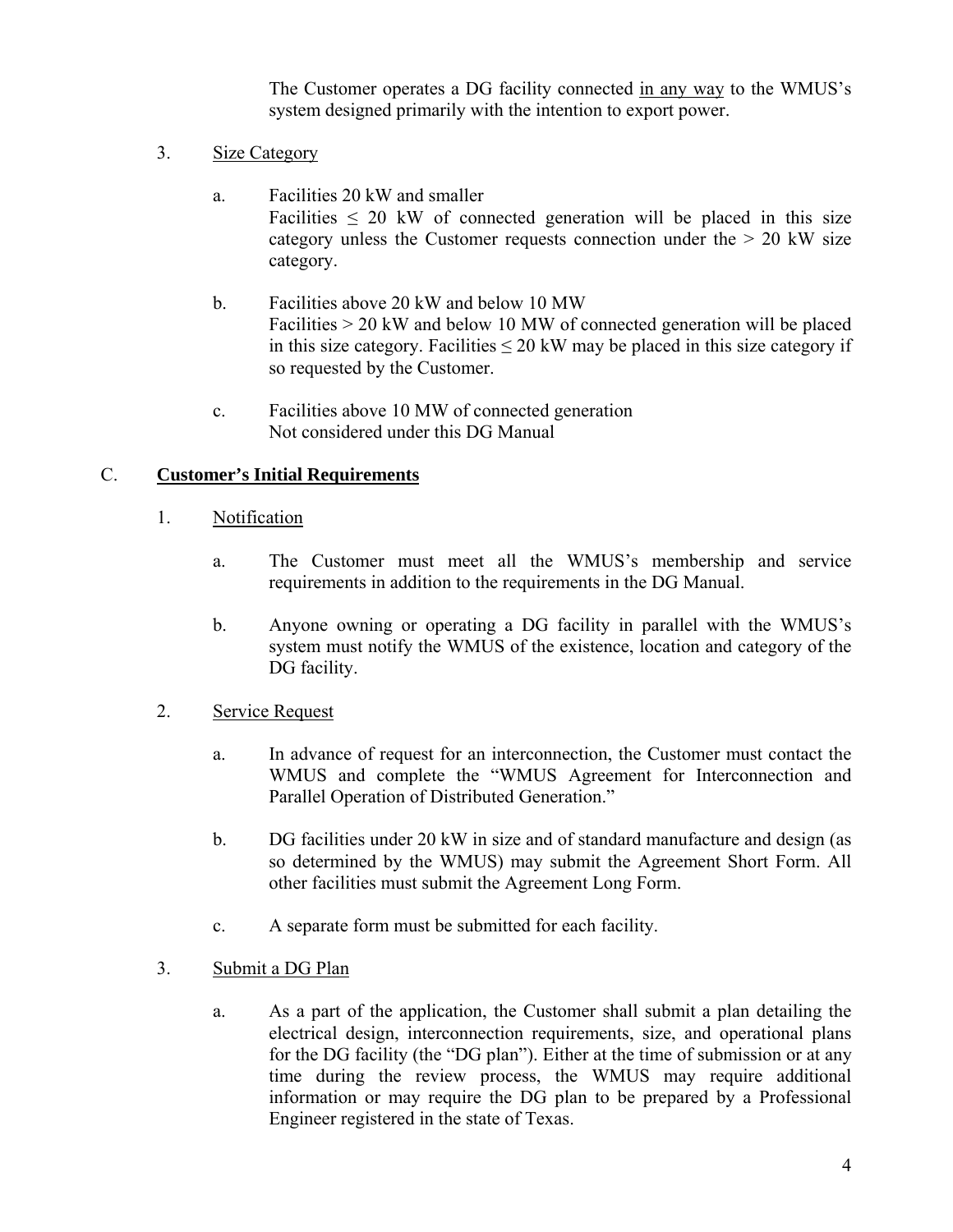- b. In the case of DG facilities (i) to be operated in parallel with the WMUS's system, (ii) with no intention to export power to the WMUS and (iii) that are of standard design and intended entirely as emergency or back-up power supply for the facility, the WMUS may, at its sole discretion, waive the application fee.
- c. Prior to review of the application and DG plan by the WMUS, the Customer shall pay an application fee as indicated below. A separate fee must be submitted for each DG facility.

| <b>DG</b> Size<br>(Connected Load) | <b>Application Fee</b> | <b>Additional</b><br><b>Engineering Fee</b> |
|------------------------------------|------------------------|---------------------------------------------|
| $\leq$ 20 kW                       | \$50                   | None                                        |
| 20 kW to 10 MW                     | \$250                  | As Required                                 |
|                                    | Not covered by this    |                                             |
| $>10$ MW                           | DG Manual              |                                             |

# D. **WMUS Power Supplier Review Process**

- 1. Plan Review Process
	- a. The WMUS and its Power Supplier, if requested by the WMUS, will review the application and accompanying documents, plans, specifications, and other information provided and will return an interconnection analysis to the Customer within 60 days of receipt of final plans and specifications and additional information, if any, requested by the WMUS.
	- b. Technical review will be consistent with guidelines established by the most recent *IEEE Standard 1547 Guide for Distributed Generation Interconnection.* The Customer may be required by the WMUS to provide proof that their DG Facilities have been tested and certified by applicable IEEE guidelines.
	- c. If corrections or changes to the plans, specifications and other information are to be made by the Customer, the 60 day period may be reinitialized when such changes or corrections are provided to the WMUS. In addition, any changes to the site or project requiring new analysis by the WMUS may require additional cost and a new DG plan. The cost will be determined by the WMUS and shall be paid by the Customer.
	- d. The Customer acknowledges and agrees that any review or acceptance of such plans, specifications and other information by the WMUS and/or its Power Supplier shall not impose any liability on the WMUS and/or its Power Supplier and does not guarantee the adequacy of the Customer's equipment or DG facility to perform its intended function. The WMUS and its Power Supplier disclaim any expertise or special knowledge relating to the design or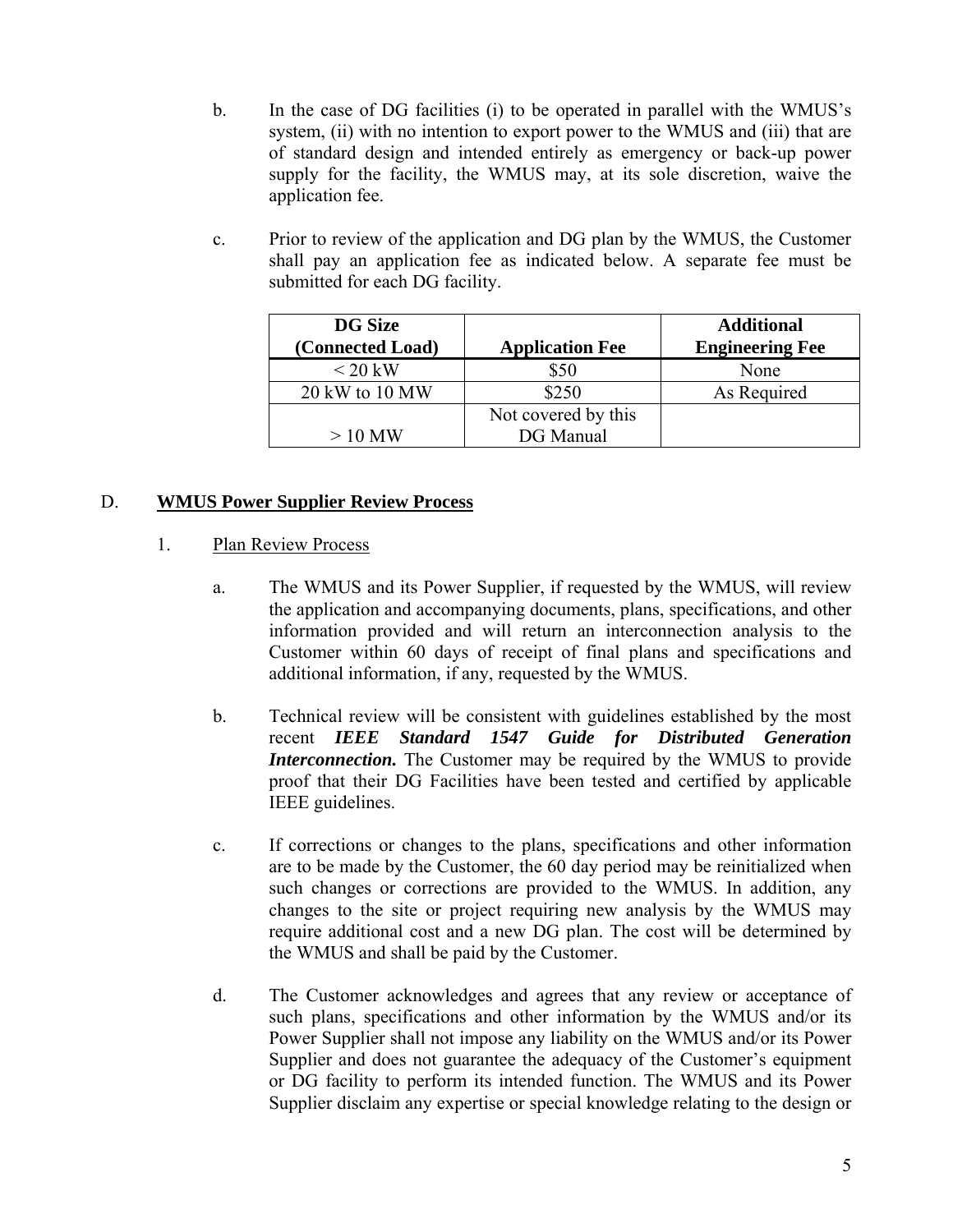performance of DG installations and does not warrant the efficiency, costeffectiveness, safety, durability, or reliability of such DG installations. Installation and operation of the DG facility shall at all times be at the Customer's risk and expense.

e. In the event it is necessary at the time of initial interconnection or at some future time for the WMUS and/or its Power Supplier to modify electric delivery systems in order to serve the Customer's DG facilities and/or purchase or continue to purchase the output of the Customer's DG facilities, or because the quality of the power provided by the Customer's DG adversely affects the WMUS's and/or its Power Supplier's delivery system, the Customer will be responsible to pay the WMUS and/or its Power Supplier in advance for all costs of modifications required for the interconnection of the Customer's DG facilities.

#### E. **Sales to and Purchases from a Distributed Generation Facility**

- 1. For all DG where the Customer desires to export power
	- a. All DG facilities shall be billed under one of the WMUS's existing rate tariffs.
	- b. All sales of electric power and energy by the WMUS to a Customer shall be consistent with the applicable retail rate schedule established by the WMUS as if there were no DG installation at the Customer's premises, including any charges in the WMUS's DG tariff rider.
	- c. The Customer shall pay all rates and charges so listed in the applicable tariff sections.
	- d. The Customer shall be subject to any market charges related to the Customer's DG facility, including but not limited to scheduling, dispatching and energy imbalance.
- 2. For  $DG \leq 20$  kW where the Customer desires to export power:
	- a. For power produced in excess of on-site requirements, the Customer will be compensated by netting the Customer's kWh generation against the Customer's kWh consumption, referred to as "net metering." The WMUS shall bill the Customer for the excess energy supplied by the WMUS over and above the energy supplied by the Customer during each billing period according to the WMUS's applicable retail rate schedule.
	- b. When the energy supplied by the Customer exceeds the energy supplied by the WMUS during a billing period, the monthly charge and/or minimum bill of the retail rate schedule shall be billed by the WMUS in addition to the monthly metering charge, and the excess energy shall be accounted for per the interconnection agreement.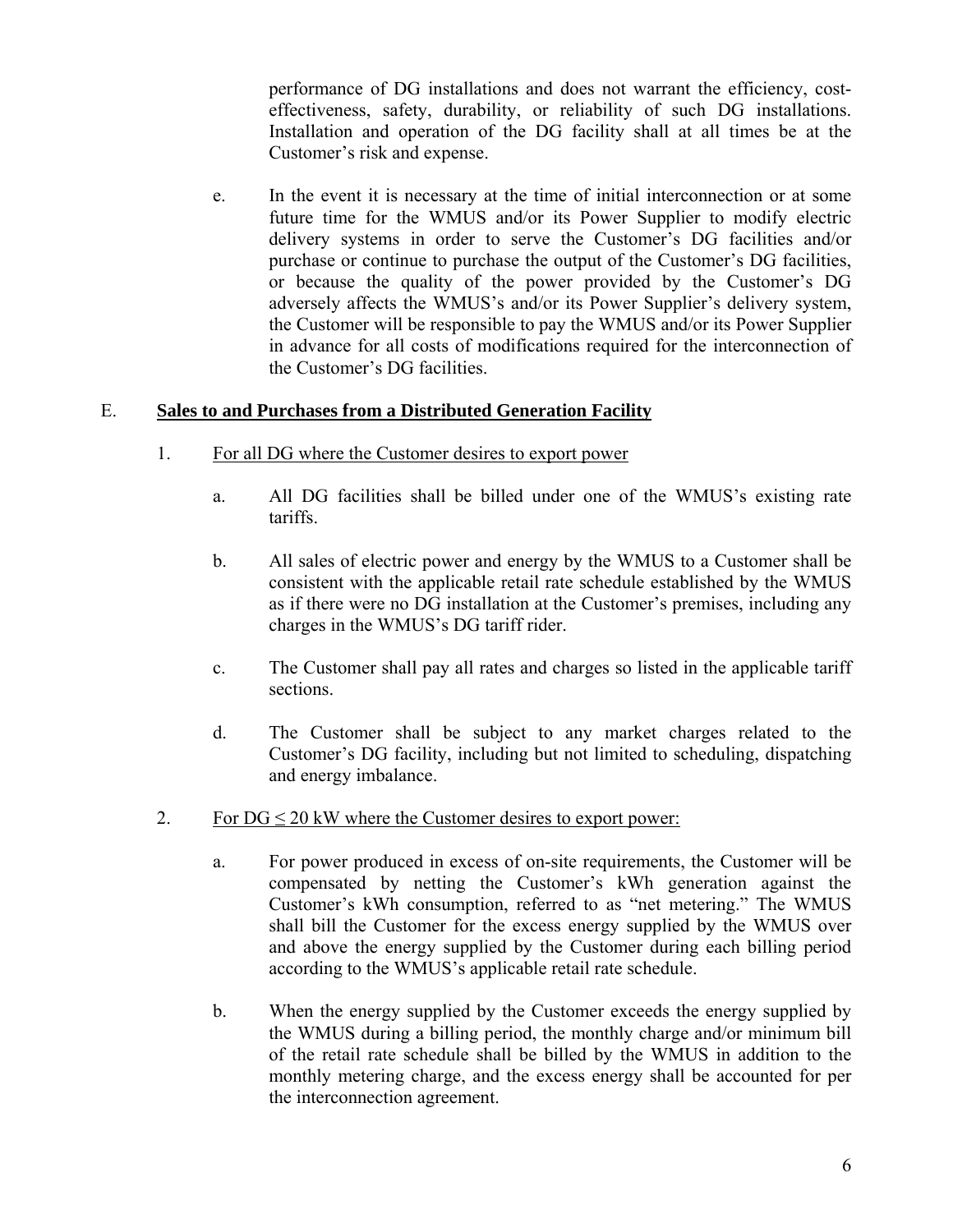- c. The Customer shall sign an approved Interconnection Agreement, as detailed in this DG Manual, for interconnection service with the WMUS.
- d. In addition to all other charges, the WMUS may bill the Customer for any additional facilities charges as determined by the WMUS and appended to the Interconnection Agreement.
- 3. For DG > 20 kW and < 10 MW where the Customer desires to export power:
	- a. No net metering shall be used. The type of metering to be used shall be specified at the sole discretion of the WMUS. The metering shall provide data so the WMUS can determine each billing period the energy supplied to the Customer by the WMUS and the energy supplied to the WMUS by the Customer.
	- b. At the sole discretion of the WMUS, an approved load profile meter may be required which can be remotely read by the WMUS through an approved communications link. Otherwise, the meter shall be read monthly by WMUS personnel and the Customer shall be billed for the additional cost of reading the meter.
	- c. The WMUS shall bill the Customer for the full energy used by the Customer during each billing period according to the WMUS's applicable retail rate schedule.
	- d. In addition to all other charges, the WMUS may add an additional monthly customer charge for Customers with DG facilities to recover any additional billing, meter reading and/or customer service costs.
	- e. The WMUS shall pay the Customer on a monthly basis for the energy supplied by the Customer to the WMUS. The rate paid by the WMUS to the Customer shall be the WMUS's avoided cost, as detailed in the DG Interconnection Agreement.
	- f. The Customer shall sign an approved Interconnection Agreement for Interconnection of Distributed Generation with the WMUS.
	- g. In addition to all other charges, the WMUS may bill the Customer for any additional facilities charges as determined by the WMUS and appended to the Interconnection Agreement.
- 4. Purchases from the Customer
	- a. The WMUS shall not be required to make any purchases that will cause the WMUS to no longer be in compliance with any applicable contracts or allpower contract requirements with its Power Supplier(s).
	- b. Any purchase of energy from the Customer shall be made at the WMUS's avoided cost.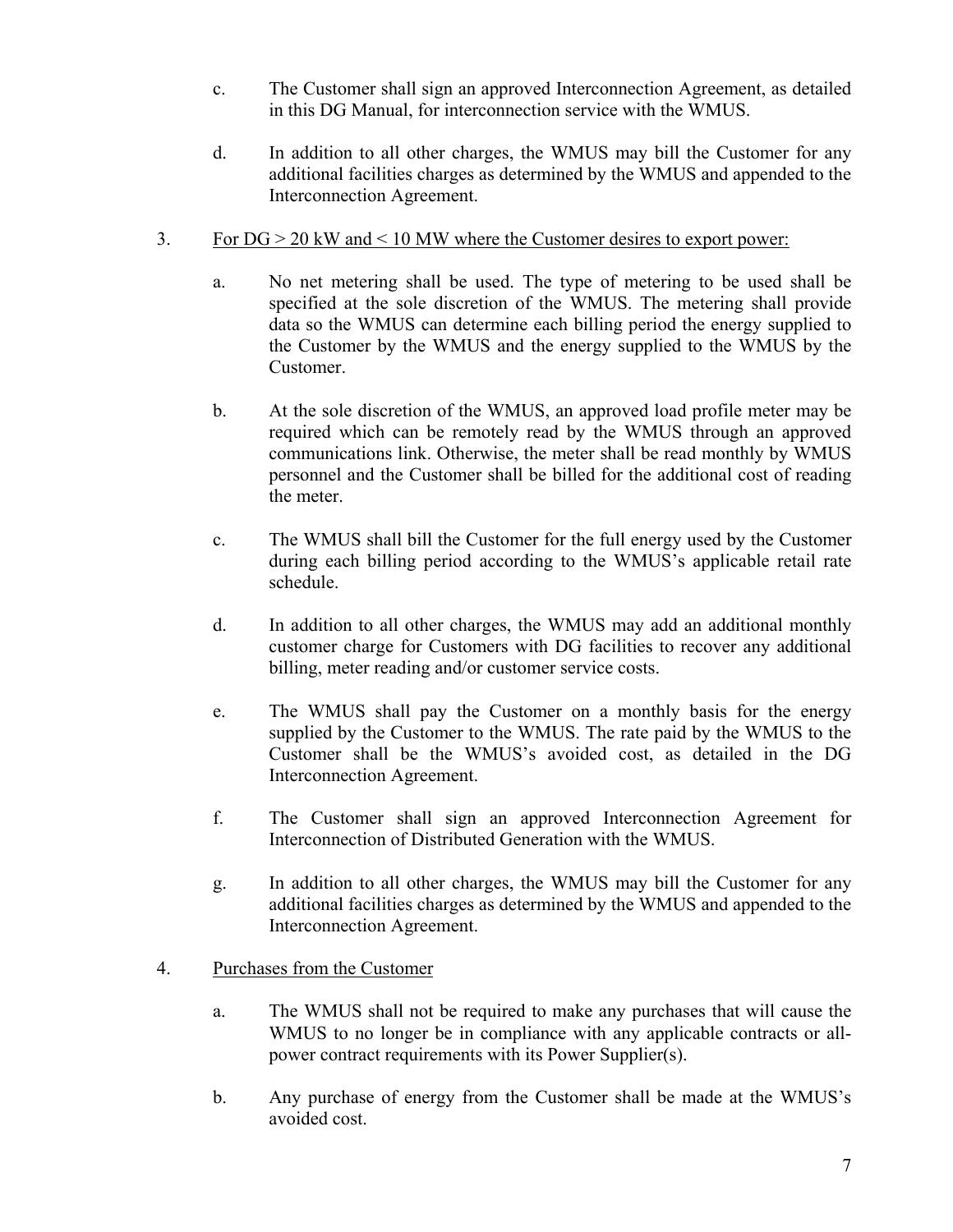i. Avoided cost will be calculated by dividing the prior year's total power purchase cost (excluding demand costs, transmission costs, ERCOT and related fees, and distribution costs) by the prior year's total kWh's purchased.

# F. **Customer's Responsibility Prior to Operation**

- 1. Line Extension and Modifications to WMUS Facilities
	- a. As a part of the interconnection analysis performed by the WMUS, the Customer will be provided with an estimate of any line extension or other cost to be incurred in providing electric delivery service to the Customer's DG facility.
	- b. Notwithstanding the WMUS's line extension policy, the Customer shall pay in advance the full cost of the construction of any transmission, substation, distribution, transformation, metering, protective, or other facilities or equipment which, at the sole discretion of the WMUS and/or its Power Supplier, is required to serve the Customer's DG facility.
	- c. In the event it is necessary at the time of initial interconnection or at some future time for the WMUS and/or its Power Supplier to modify electric delivery systems in order to serve the Customer's DG facilities and/or purchase or continue to purchase the Customer's output, or because the quality of the power provided by the Customer's DG adversely affects the WMUS and/or its Power Supplier's delivery system, the Customer will reimburse the WMUS and/or its Power Supplier for all costs of modifications required for the interconnection of the Customer's DG facilities.
	- d. In the event the WMUS at any time in the future changes primary voltage of facilities serving the DG facility such that metering equipment, transformers and/or any other Customer-owned equipment must be changed to continue receiving service at the new primary voltage level, the full cost of the change will be borne by the Customer.
	- e. In all cases, the Customer shall pay the full cost of the installation of a visible load break disconnect switch by, and to the sole specification of, the WMUS. The switch will be readily accessible to WMUS personnel and of a type that can be secured in an open position by a WMUS lock.

#### 2. Applicable Regulations

The DG facility shall be installed and operated by the Customer subject to and in accordance with the terms and conditions set forth in the WMUS's rules, regulations, bylaws, rates and tariffs, as amended from time to time, and, if applicable, approved by the WMUS's Board of Directors, which are incorporated herein by reference, and in compliance with all applicable federal, state and local laws, regulations, zoning codes, building codes, safety rules, environmental restrictions, ordinances and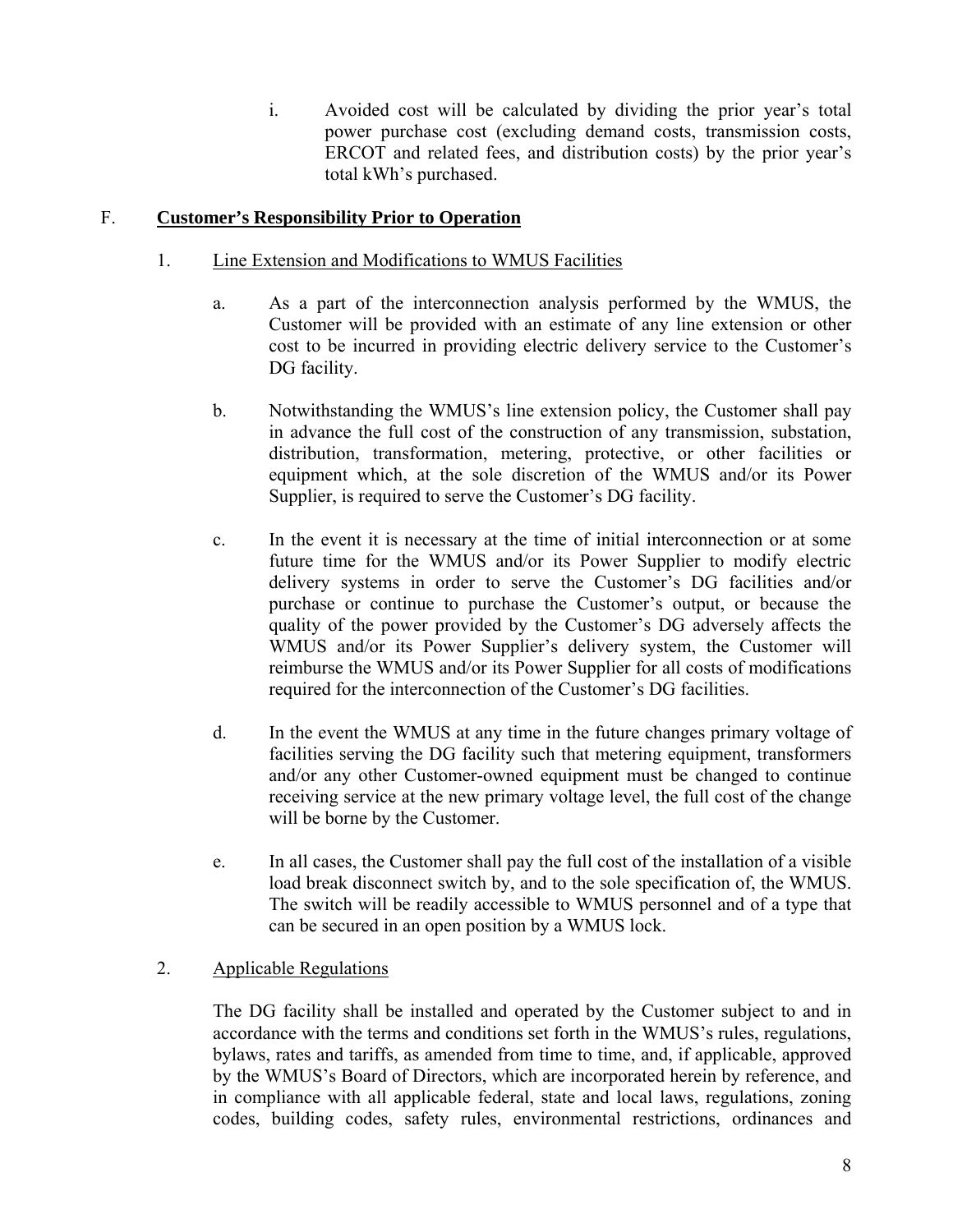regulations, including without limitation, the most recent *IEEE Standard 1547 Guide for Distributed Generation Interconnection*, applicable ANSI standards, including ANSI C84.1 Range A, Electric Reliability Council of Texas (ERCOT) Independent System Operator (ISO) directives and ERCOT guidelines, and in accordance with industry standard prudent engineering practices.

- 3. Liability Insurance
	- a. Facilities 20 kW and smaller
		- i. Prior to interconnection, the Customer must provide (at Customer's expense) proof of liability insurance coverage of no less than \$1,000,000 per occurrence in a form acceptable to the WMUS.
		- ii. The amount of the insurance coverage required to be provided by the Customer may be increased at the sole discretion of the WMUS if it considers the nature of the project to warrant such increase.
		- iii. The insurance policy will not be changed or canceled during its term without thirty days written notice to the WMUS.
		- iv. The Customer shall provide proof of such insurance to the WMUS upon request.
	- b. Facilities larger than 20 kW
		- i. Prior to interconnection, the Customer must provide (at Customer's expense) a certificate of insurance showing satisfactory liability insurance including contractual liability insurance covering indemnity agreements which insures the Customer against all claims for property damage and for personal injury or death arising out of, resulting from or in any manner connected with the installation, operation and maintenance of the Customer's generating equipment.
		- ii. The amount of such insurance coverage required to be provided by the Customer shall be specified by WMUS but shall not be less than \$1,000,000 per occurrence. The amount of such coverage and the type of insurance coverage required shall be acceptable to the WMUS and may be amended from time to time by the WMUS at the sole discretion of the WMUS.
		- iii. The certificate shall provide that the insurance policy will not be changed or canceled during its term without thirty days written notice to the WMUS. The term of the insurance shall be coincident with the term of the interconnection contract or shall be specified to renew throughout the length of the interconnection contract.
		- iv. The Customer shall provide proof of such insurance to the WMUS at least annually.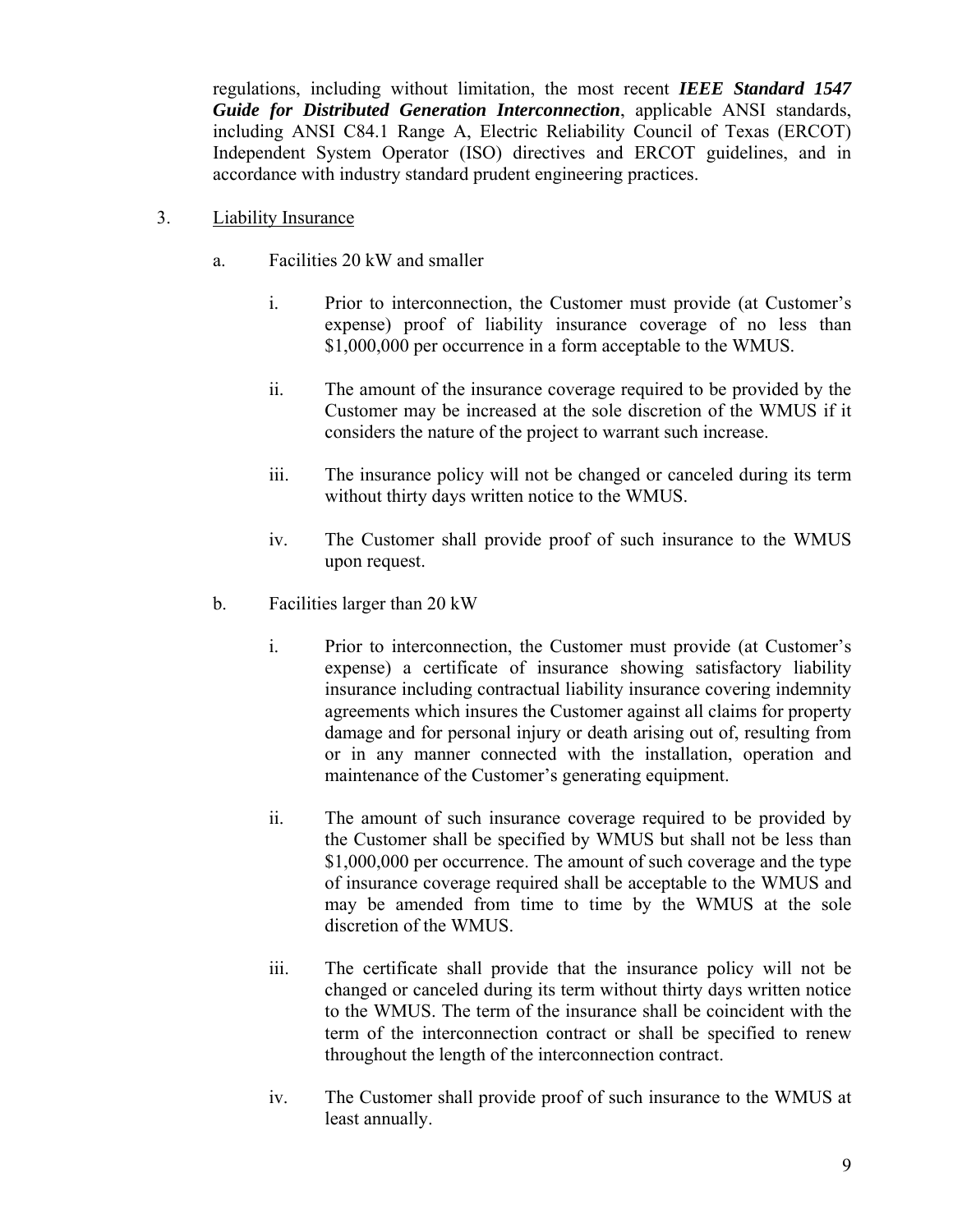#### 4. Contracts

a. Interconnection Contract

The Customer will sign and deliver an Agreement for Interconnection to the WMUS substantially in the form as shown in the *WMUS Agreement for Interconnection and Parallel Operation of Distributed Generation* included in this DG Manual.

### 5. Initial Interconnection

- a. Upon satisfactory completion of the review process and execution of required agreements as outlined in this DG Manual, the WMUS will begin installation of the interconnection of DG facilities. The interconnection will be completed as soon as practical after completion of the review process and execution of the necessary agreements/contracts. After completion of interconnection requirements and prior to initiation of service, the WMUS will conduct a final inspection of the facilities and interconnection to the WMUS's system. Upon final inspection satisfactory to the WMUS, the WMUS will initiate service to the Customer.
- b. The WMUS's review process and final inspection is intended as a means to help safeguard the WMUS's facilities and personnel. The Customer acknowledges and agrees that any review or acceptance of such plans, specifications and other information by the WMUS and/or its Power Supplier shall not impose any liability on the WMUS and/or its Power Supplier and does not guarantee the adequacy of the Customer's equipment or DG facility to perform its intended function. The WMUS and its Power Supplier disclaims any expertise or special knowledge relating to the design or performance of DG installations and does not warrant the efficiency, costeffectiveness, safety, durability, or reliability of such DG installations.

#### G. **Refusal to Interconnect Service or Disconnection of Interconnection Service**

The WMUS may, at its sole discretion, prevent the interconnection or disconnect the interconnection of DG facilities due to reasons such as safety concerns, reliability issues, power quality issues, breach of interconnection contract or any other issue which the WMUS considers to be a reasonable basis for such action. Any disconnection may be without prior notice.

# H. **Operation of Parallel Facility**

The purpose of this section is to outline the WMUS's operational requirements (the fulfillment of which is the responsibility of the Customer) for DG facilities operated in parallel with the WMUS's system and is not intended to be a complete listing of all operational, regulatory, safety and other requirements.

1. Ownership of facilities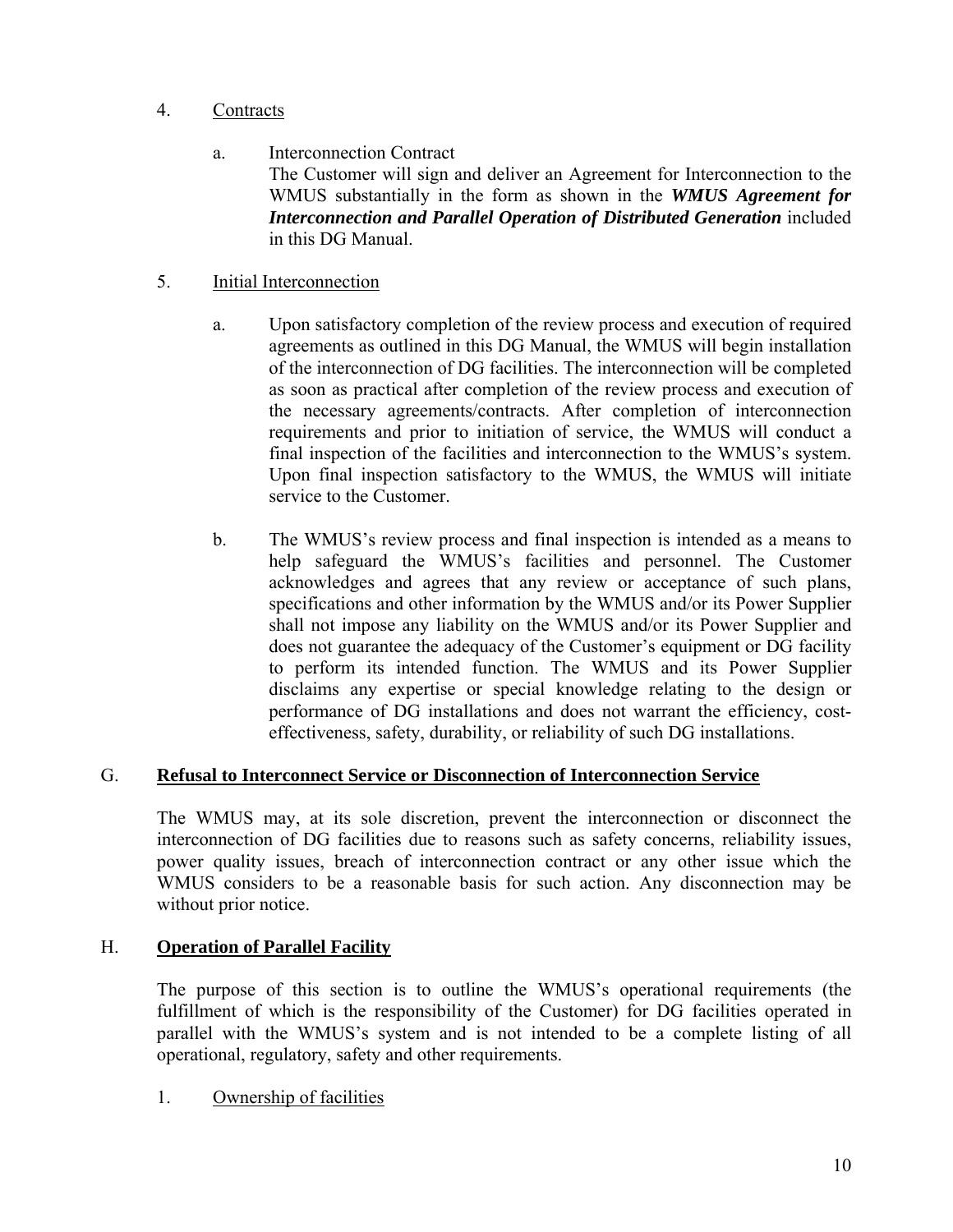- a. The Customer shall own and be solely responsible for all expense, installation, maintenance and operation of all facilities, including all power generating facilities, at and beyond the point of delivery as defined in the WMUS's tariffs.
- b. At its sole discretion, the WMUS may locate WMUS owned metering equipment and/or transformers past the point of delivery.

#### 2. Self-Protection of DG Facilities

- a. The Customer will furnish, install, operate and maintain in good order and repair all equipment necessary for the safe operation of DG facilities operated in parallel with the WMUS system.
- b. The Customer's equipment will have the capability to both establish and maintain synchronism with the WMUS system and to automatically disconnect and isolate the DG facility from the WMUS system.
- c. The Customer's DG facility will be designed, installed and maintained to be self-protected from normal and abnormal conditions on the WMUS system including, but not limited to, overvoltage, undervoltage, overcurrent, frequency deviation, and faults. Self-protection will be compatible with all applicable WMUS protection arrangements and operating policies.
- d. Additional protective devices and/or functions may be required by the WMUS when, in the sole judgment of the WMUS, the particular DG facility installation and/or the WMUS system characteristics so warrant.

#### 3. Quality of service

- a. The Customer's DG facility will generate power at the nominal voltage of the WMUS's system at the Customer's delivery point as defined by ANSI C84.1 Range A.
- b. Customer's DG installation will generate power at a frequency within the tolerances as defined by IEEE 1547.
- c. Any Customer's DG facility of greater than 20 kW in size shall produce power at a minimum power factor of at least 97% or shall use power factor correction capacitors to ensure at least a 97% power factor.
- d. Customer's DG facility shall be in accordance with the power quality limits specified in IEEE 519.
- e. The overall quality of the power provided by the Customer's DG facility including, but not limited to, the effects of harmonic distortion, voltage regulation, voltage flicker, switching surges and power factor, will be such that the WMUS system is not adversely affected in any manner.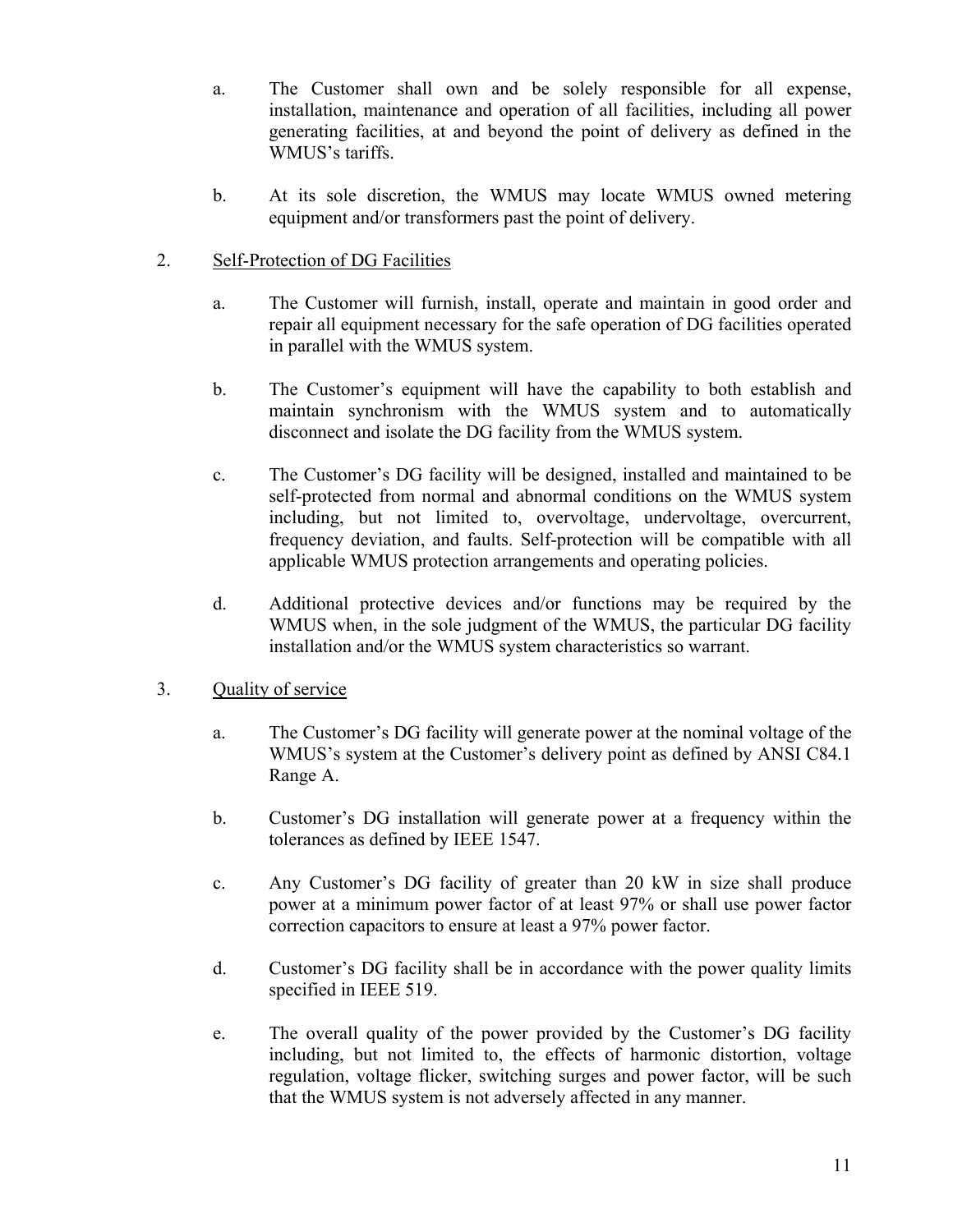f. In the event that adverse effects are caused in whole or in part by the Customer's DG facility, the Customer will correct the cause of such effects within 30 days of the initial adverse effect and, if applicable, reimburse the WMUS for required correction. However, the disconnection of the facilities by the WMUS is permitted if, in the sole judgment of the WMUS, adverse affects may warrant immediate disconnection from the WMUS's system per Section VII.4.

#### 4. Safety disconnect

- a. The Customer shall install a visible load break disconnect switch at the Customer's expense and to the WMUS's specifications.
- b. The switch will be located so as to be readily accessible to WMUS personnel in a location acceptable to both the Customer and WMUS.
- c. The switch shall be a type that can be secured in an open position by a lock owned by the WMUS. If the WMUS has locked the disconnect switch open, the Customer shall not operate or close the disconnect switch.
- d. The WMUS shall have the right to lock the switch open when, in the sole judgment of the WMUS:
	- i. It is necessary to maintain safe electrical operating and/or maintenance conditions,
	- ii. The Customer's DG adversely affects the WMUS system, or
	- iii. There is a system emergency or other abnormal operating condition warranting disconnection.
- e. The WMUS reserves the right to operate the disconnect switch for the protection of the WMUS system even if it affects the Customer's DG facility. In the event the WMUS opens and/or closes the disconnect switch:
	- i. The WMUS shall not be responsible for energization or restoration of parallel operation of the DG facility.
	- ii. The WMUS will make reasonable efforts to notify the Customer.
- f. The Customer will not bypass the disconnect switch at any time for any reason.
- g. Signage shall be placed by the WMUS at the Customer's expense and located at the disconnect indicating the purpose of the switch along with contact names and numbers of both the Customer and the WMUS.
- h. Customers with DG facilities as defined in this DG Manual which are solely for the purpose of emergency backup without intent to export power shall not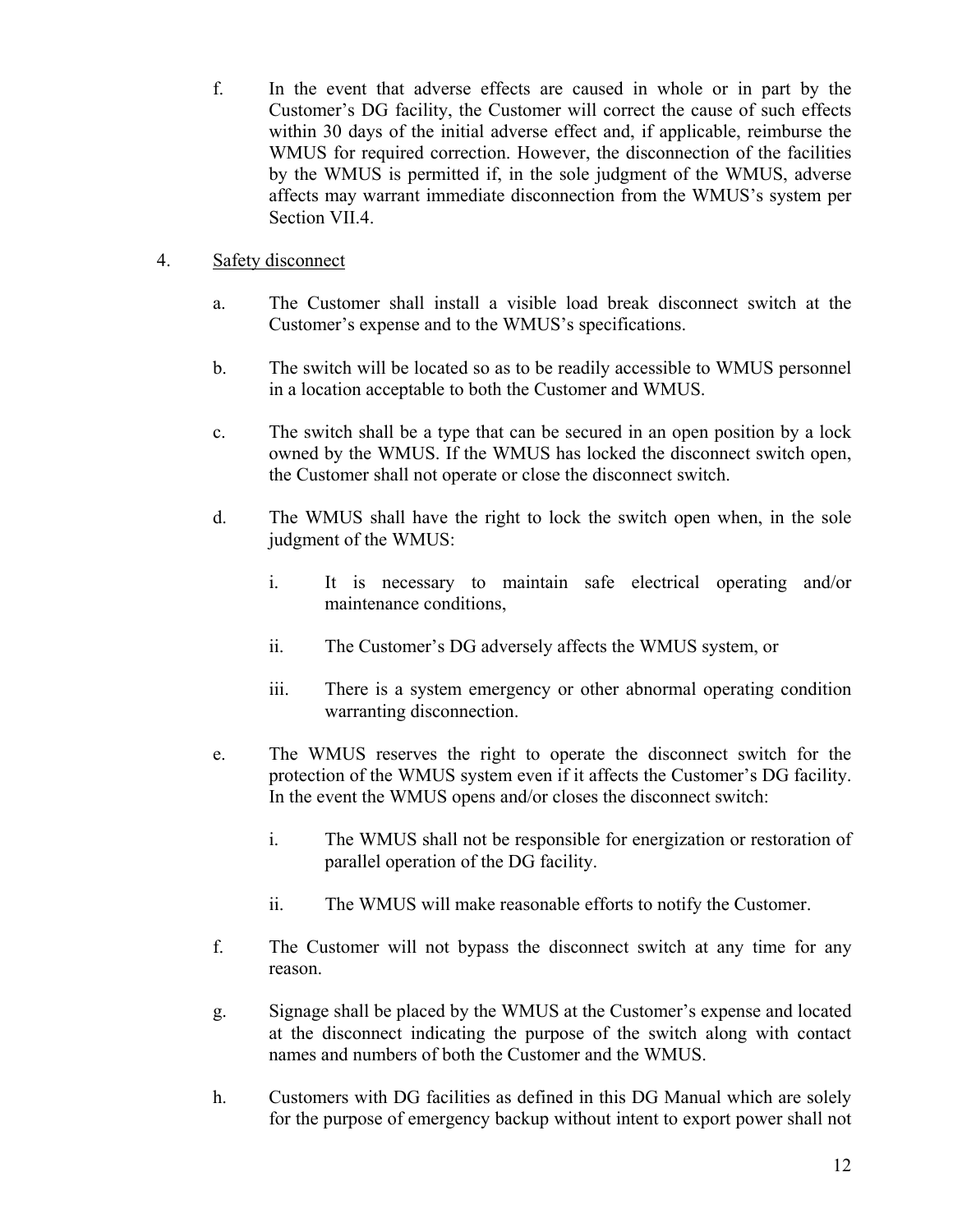operate their DG facilities at any time unless visibly disconnected from the WMUS system. At its sole discretion, the WMUS may require Customer to install at his/her own expense an interlocking switch for the purpose of insuring the Customer's facilities do not operate in parallel with the WMUS's facilities.

i. Should the WMUS lose power serving the Customer's DG facilities for any reason, Customers with DG facilities shall not operate their DG facilities unless visibly disconnected from the WMUS system.

#### 5. Access

- a. Persons authorized by the WMUS will have the right to enter the Customer's property for purposes of testing, operating the disconnect switch, reading or testing the metering equipment, maintaining right-of-way or other DG facility equipment and/or WMUS service requirement. Such entry onto the Customer's property may be without notice.
- b. If the Customer erects or maintains locked gates or other barriers, the Customer will furnish the WMUS with convenient means to circumvent the barrier for immediate full access for the above-mentioned reasons.

#### 6. Liability for Injury and Damages

- a. The Customer assumes full responsibility for electric energy furnished by the Customer and shall indemnify the WMUS and/or its Power Supplier against and hold the WMUS and/or its Power Supplier harmless from all claims for both injuries to persons, including death, and damages to property resulting therefrom.
- b. The WMUS and/or its Power Supplier shall not be liable for either direct or consequential damages resulting from failures, interruptions, or voltage and waveform fluctuations occasioned by causes reasonably beyond the control of the WMUS and/or its Power Supplier including, but not limited to, acts of God or public enemy, acts of terrorism, sabotage and/or vandalism, accidents, fire, explosion, labor troubles, strikes, order of any court or judge granted in any bona fide adverse legal proceeding or action, or any order of any commission, tribunal or governmental authority having jurisdiction. ALL PROVISIONS NOTWITHSTANDING, IN NO EVENT SHALL THE WMUS BE LIABLE TO THE CUSTOMER FOR ANY INTEREST, LOSS OF ANTICIPATED REVENUE, EARNINGS, PROFITS, OR INCREASED EXPENSE OF OPERATIONS, LOSS BY REASON OF SHUTDOWN OR NON-OPERATION OF CUSTOMER'S PREMISES OR FACILITIES, OR FOR ANY INDIRECT, INCIDENTAL, OR CONSEQUENTIAL, PUNITIVE OR EXEMPLARY DAMAGES ARISING OUT OF OR RELATED, IN WHOLE OR PART, TO THIS AGREEMENT. THE WMUS SHALL NOT BE LIABLE IN ANY EVENT FOR CONSEQUENTIAL DAMAGES.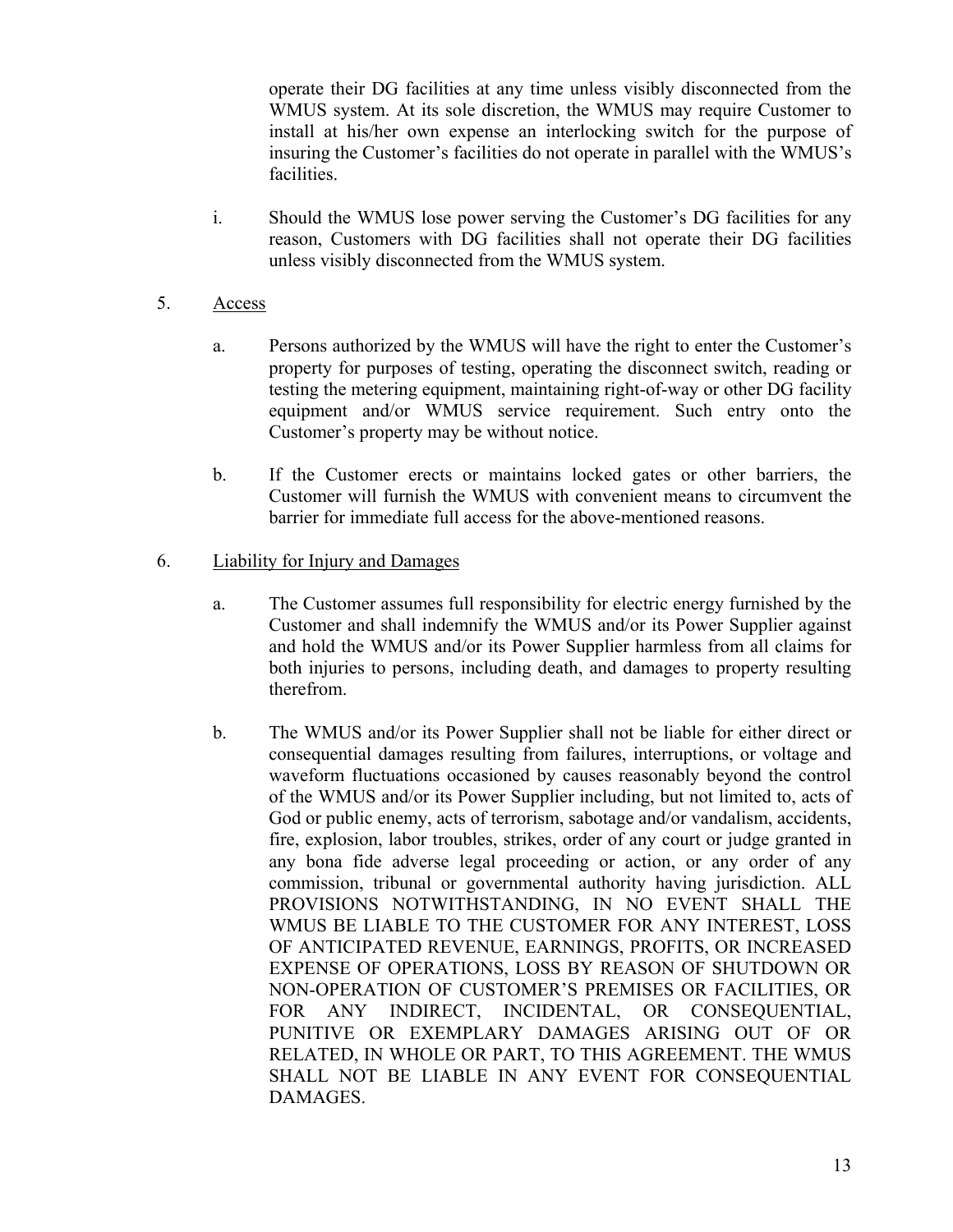- c. The Customer is solely responsible for insuring that the Customer's facility complies with all applicable regulations including, but not limited to, laws, regulations, ordinances, WMUS and WMUS Power Supplier tariffs, policies and directives, and ERCOT rules, policies and directives.
- 7. Metering/Monitoring
	- a. The WMUS shall specify, install and own all metering equipment.
	- b. Facilities  $\leq 20$  KW The facility will be net metered by one of the following methods, at the sole discretion of the WMUS.
		- i. Installing a single meter which runs forward and backward or
		- ii. Installing two meters, each measuring the flow of energy in a single direction and netting the energy consumption between the two meters to determine the net monthly flow of energy
		- iii. Installing an electronic meter with forward and reverse registers and netting the energy consumption between the two registers to determine the net monthly flow of energy
	- c. Facilities  $> 20$  KW
		- i. Power transfer at the point of interconnection will be measured by metering equipment as installed and specified at the sole discretion of the WMUS.
		- ii. There shall be no net metering.
	- d. The meter shall be read at a time or times of month determined at the WMUS's sole discretion for acquiring metering data. The Customer shall provide the WMUS an approved communications link at the Customer's cost for this purpose if so requested by the WMUS. The type of communications link and metering equipment measuring purchase of power by the WMUS shall be installed and specified at the sole discretion of the WMUS.
	- e. The WMUS may, at its sole discretion, require the Customer to pay the WMUS in advance for metering and monitoring equipment and installation expense.
	- f. Meter testing shall follow the WMUS's standard policy on metering, testing and accuracy.
	- g. At its sole discretion, the WMUS may meter the facility at primary or secondary level.
- 8. Notice of Change in Installation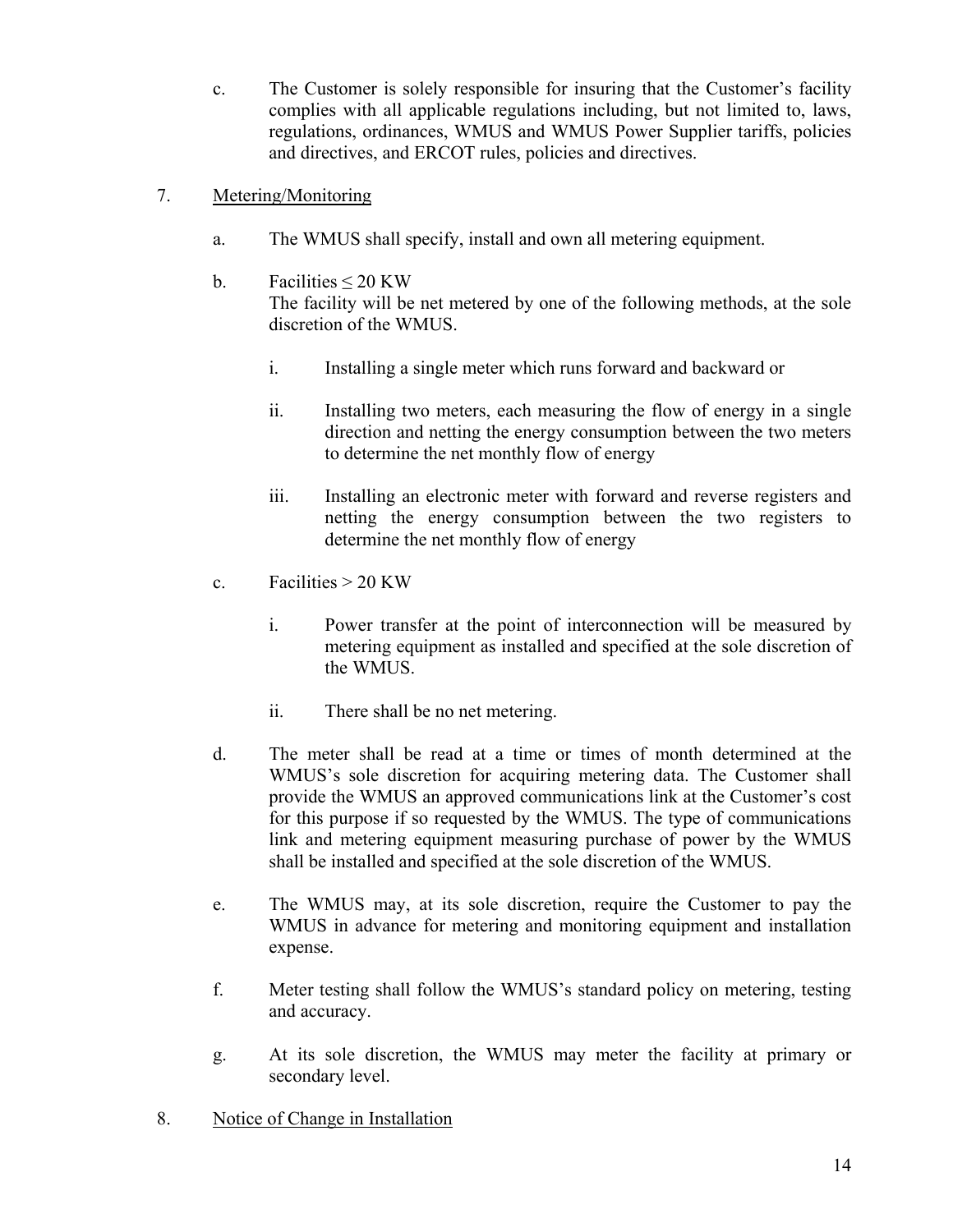- a. The Customer will notify the WMUS in writing thirty (30) days in advance of making any change affecting the characteristics, performance, or protection of the DG facility.
- b. If any modification undertaken by the Customer will create or has created conditions which may be unsafe or adversely affect the WMUS system, the Customer shall immediately correct such conditions or be subject to immediate disconnection from the WMUS system.
- c. Any change in the operating characteristics of the DG facility including, but not limited to, size of generator, total facility capacity, nature of facility, fuel source, site change, hours of operation, or type used, may, at the sole discretion of the WMUS, require a new application process, including, but not limited to, application form, application fee, DG plan and DG plan review by the WMUS.

#### 9. Testing and Record Keeping

- a. The Customer will test all aspects of the protection systems up to and including tripping of the generator and interconnection point at start-up and thereafter as required. Testing will verify all protective set points and relay/breaker trip timing and shall include procedures to functionally test all protective elements of the system. The WMUS may witness the testing.
- b. The Customer will maintain records of all maintenance activities, which the WMUS may review at reasonable times.
- c. For systems greater than 500 kW, a log of generator operations shall be kept. At a minimum, the log shall include the date, generator time on, generator time off, and megawatt and megavar output. The WMUS may review such logs at reasonable times.

#### 10. Disconnection of Service

The WMUS may, at its sole discretion, discontinue the interconnection of DG installations due to reasons such as safety concerns, reliability issues, power quality issues, breach of interconnection contract or any other issue, which the WMUS considers to be a reasonable basis for such action.

#### 11. Compliance With Laws, Rules and Tariffs

The DG installation owned and installed by the Customer shall be installed and operated by Customer subject to and in accordance with the terms and conditions set forth in the WMUS's rules, regulations, bylaws, rates and tariffs, as amended from time to time, and, if applicable, approved by the WMUS's Board of Directors, which are incorporated herein by reference, and in compliance with all applicable federal, state and local laws, regulations, zoning codes, building codes, safety rules, environmental restrictions, ordinances and regulations, including without limitation,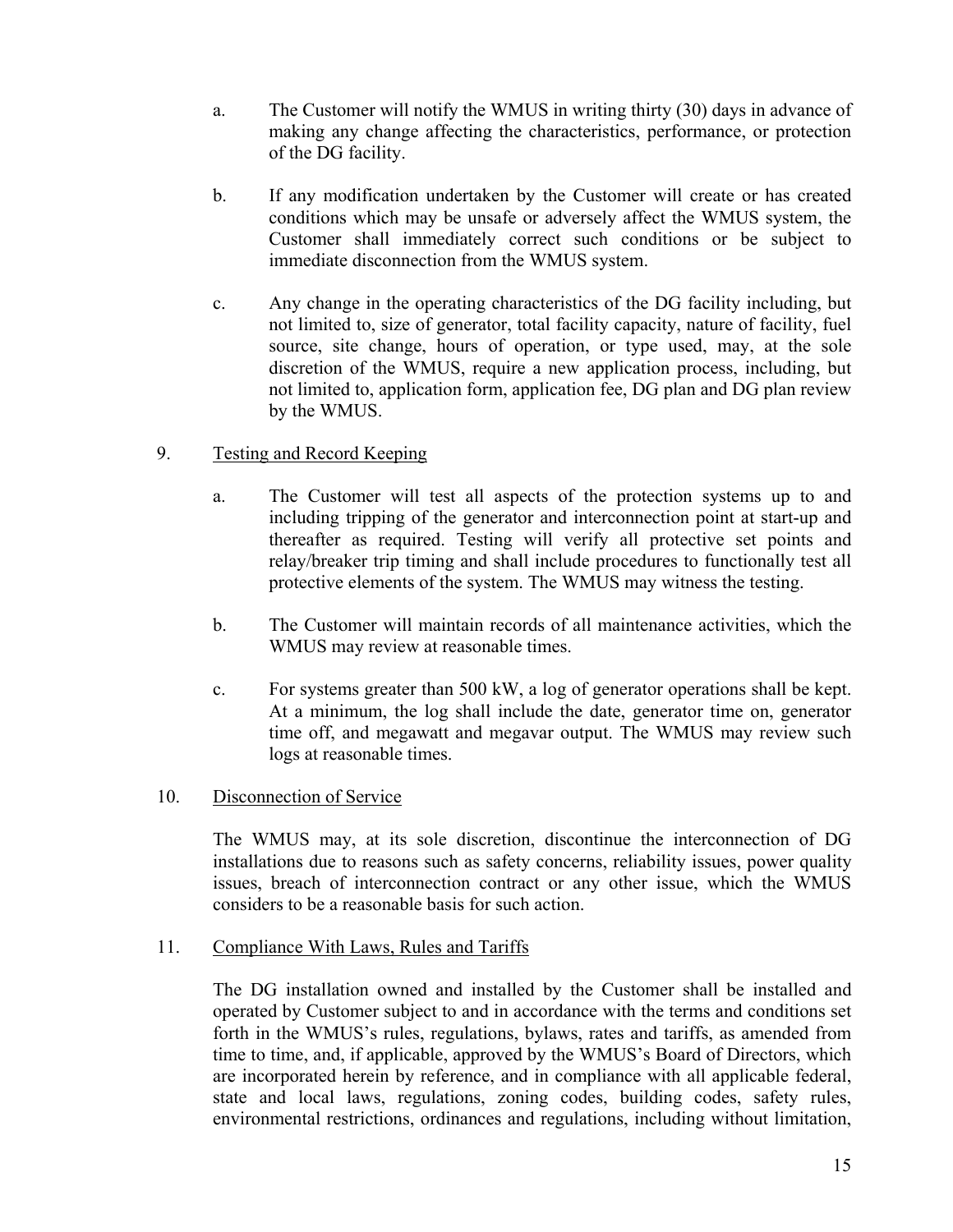Electric Reliability Council of Texas (ERCOT) Independent System Operator (ISO) directives and ERCOT guidelines, and in accordance with industry standard prudent engineering practices.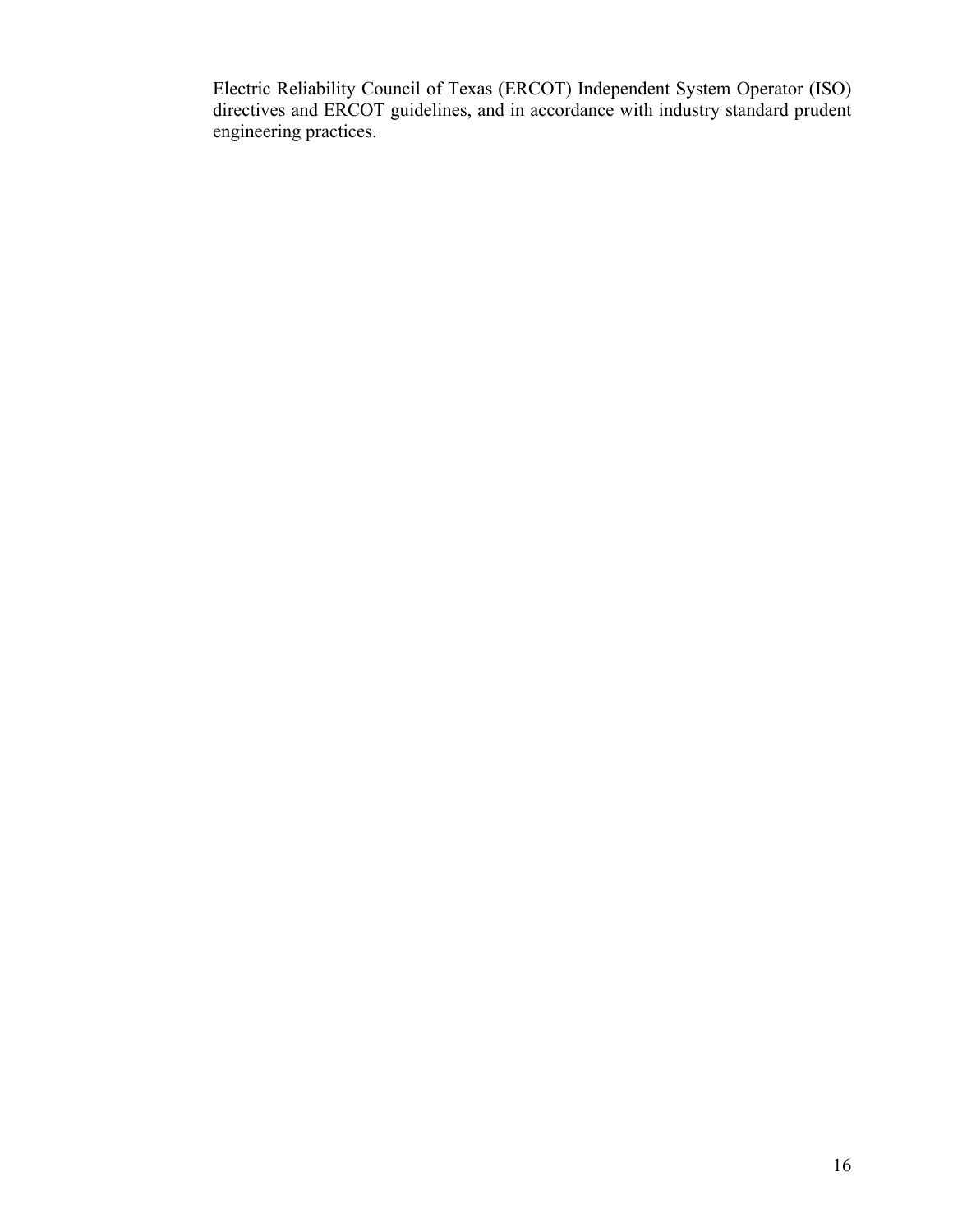#### **AGREEMENT FOR INTERCONNECTION AND PARALLEL OPERATION OF DISTRIBUTED GENERATION: NET METERING PRODUCER**

THIS AGREEMENT made this day of , 20, by and between (herinafter referred to as the "Producer") and Weatherford Municipal Utility System (hereinafter referred to as the "WMUS") is as follows:

- 1. **Purpose**. Producer owns or intends to own and/or operate a qualifying Power Generating Installation as defined in Section A of this document and desires to interconnect and operate such installation in parallel with the WMUS's electric Distribution System. This Agreement defines the relationship between the WMUS and the Producer, including the terms affecting the purchase and sale of electricity as well as reasonable conditions for interconnection and parallel operation.
- 2. **Producer's Certification.** The Producer certifies that he/she is using resources in a Power Generating Installation with an aggregate design capacity of 20 kilowatts or less. Producer certifies that he/she is a Net Metering Producer as defined in Section A of this document.
- 3. **Producer's Generating Installation.** The Power Generating Installation to which this agreement applies is described as:

| Fuel or Energy Source                                                                                               |  |
|---------------------------------------------------------------------------------------------------------------------|--|
|                                                                                                                     |  |
|                                                                                                                     |  |
|                                                                                                                     |  |
|                                                                                                                     |  |
| and the contract of the contract of the contract of the contract of the contract of the contract of the contract of |  |
| <b>Emergency Contact:</b>                                                                                           |  |
|                                                                                                                     |  |
|                                                                                                                     |  |
|                                                                                                                     |  |
|                                                                                                                     |  |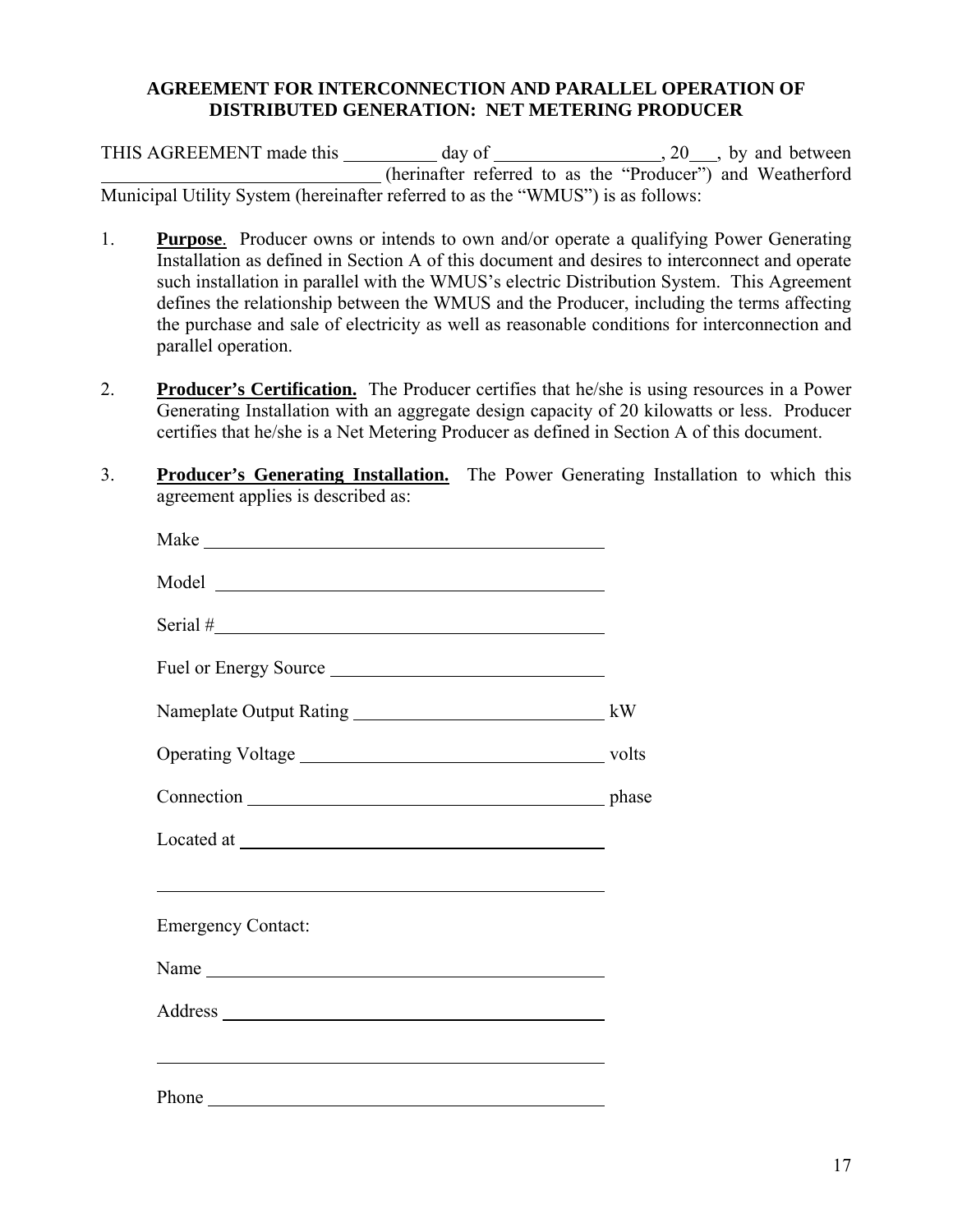#### Agreement: Net Metering Producer **Page Two Page Two**

- 4. **Terms.** The WMUS agrees to use reasonable diligence to provide simultaneous Electric Service. Interconnection, parallel operation, and sales and purchases of electricity shall be governed by the WMUS's Tariff, including any and all amendments that may hereafter be approved or ordered by any regulator authority. SAID TARIFF INCLUDING ALL SERVICE RULES, REGULATIONS AND RATES IS A PART OF THIS AGREEMENT TO THE SAME EXTENT AS IF FULLY SET OUT HEREIN AND IS ON FILE AND AVAILABLE AT THE WMUS'S OFFICE IN WEATHERFORD, TEXAS.
- 5. **Interconnection.** Prior to interconnection, the Producer shall have (a) fulfilled all requisites for the provision of Electric Service contained in the WMUS's Tariff; (b) provided an interconnection plan and other information; (c) complied with the conditions for any Facilities extension; (d) provided satisfactory liability insurance; (e) signed and delivered this Agreement; (f) completed construction; (g) complied with laws; (h) given notice of intent to energize; and (i) eliminated any conditions preventing interconnection. The Producer warrants to the WMUS that the Producer's power generating installation is constructed, shall be maintained in a safe and reliable condition and shall comply with the latest applicable codes.
- 6. **Parallel Operation.** The Producer is responsible for installation, safe operation, protection, and maintenance of all equipment and wiring at and beyond the point where the Producer's conductors contact the WMUS's conductors. The electrical power generated shall be compatible with the WMUS's standard Distribution System at the Point of Delivery and of such quality that the WMUS's system is not adversely affected. The Producer shall install and pay for a visible break disconnect switch. The WMUS shall have access to the disconnect switch and the meter at all times.

The WMUS's liability is limited in accordance with its Tariff, and the Producer agrees to indemnify and hold the WMUS harmless for all claims except as specified in the Tariff.

7. **Purchases of Electricity from Producer.** The WMUS will pay a Net Metering Producer for all the metered kWh output from the Net Metering Producer above and beyond that used by the Net Metering Producer once a year. The WMUS will pay all Net Metering Producers in January for the previous calendar year. The price paid by the WMUS shall be WMUS avoided cost of wholesale power generation from its power supplier over the previous twelve (12) months.

The WMUS may, at certain times and as operating conditions warrant, reasonably refuse to accept part or all of the output of the Producer's facility. Such refusal shall be based on system emergency constraints, special operating requirements, changes in wholesale generation contractual requirements, and adverse effects of the Producer's facility on the WMUS's system or violation by the Producer of the terms of this Agreement. The WMUS shall not be required to make any purchases that will cause the WMUS to no longer be in compliance with any applicable contracts or all-power contract requirements with the WMUS's power supplier(s).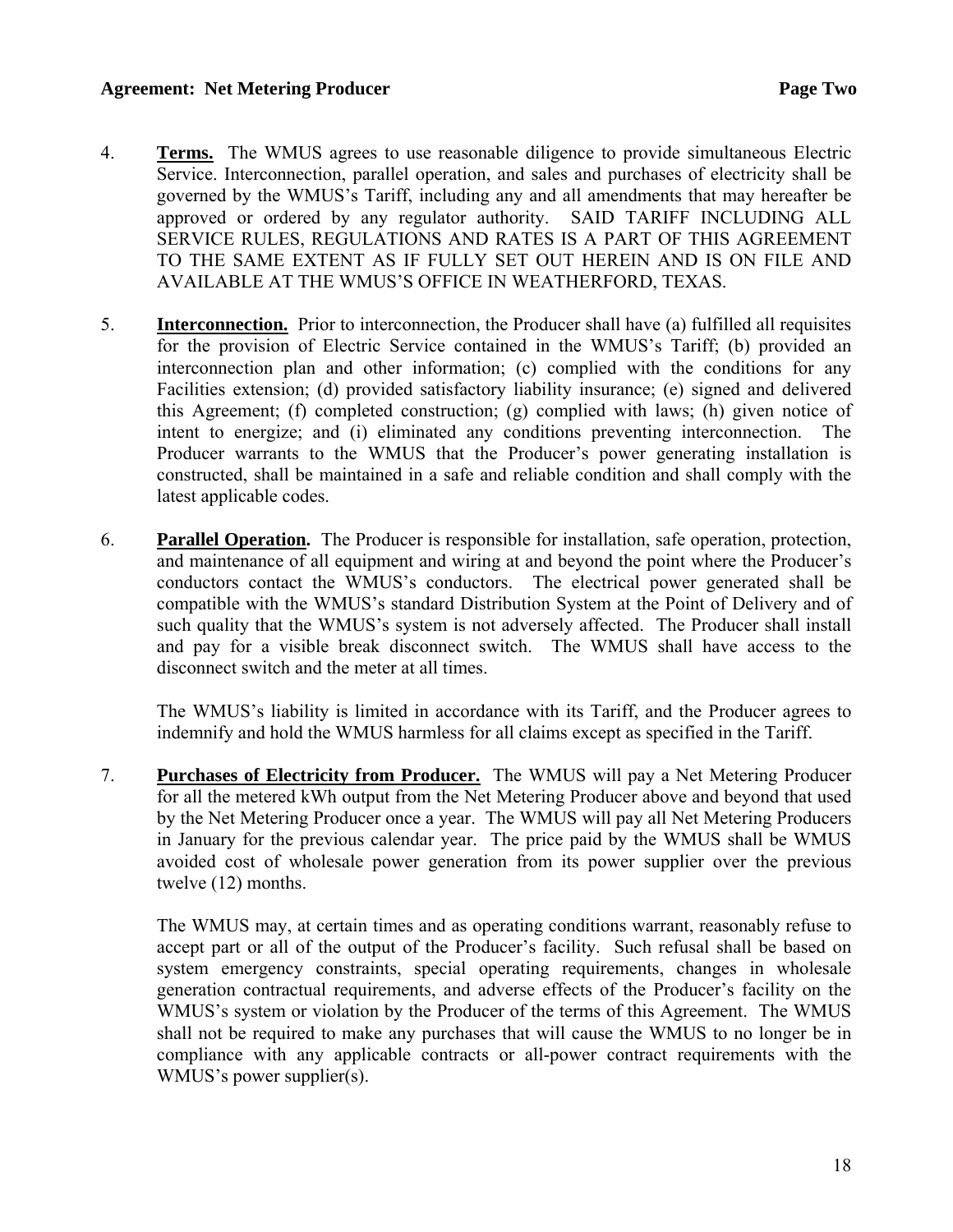- 8. **Sales of Electric Service to Producer.** The Producer agrees to pay for Electric Service in accordance with the Rate Schedule applicable to the class. If any Tariff or rate is changed by the WMUS, or by order or consent of any Regulator Authority having jurisdiction thereof, whether or not at the request of the WMUS, such changed Tariff, rate or redefined class of service shall be applicable to service provided hereunder from and after the date of such change. The WMUS shall render monthly a statement to the Producer for electric service, and Producer shall pay the statement in accordance with the applicable provisions of the Tariff.
- 9. **Term**. The acceptance of this instrument by the WMUS shall constitute an agreement between the Producer and the WMUS which shall continue in force for an initial term of years (minimum of five (5) years) from the date service is made available by the WMUS to the Producer. After the initial term, this Agreement may be terminated by either party giving at least thirty (30) day's written notice to the other party.
- 10. **Breach.** The failure or refusal to perform any obligation contained in this Agreement shall constitute a breach of this Agreement. The parties shall have such remedies for breach as may be provided for at law or in equity. Notwithstanding any other provision of this Agreement, the WMUS may discontinue service if the Producer has breached any portion of this Agreement by failure to make timely payment or otherwise.
- 11. **Entire Agreement.** This Agreement constitutes the entire Agreement between the parties and supersedes all prior agreements between the Producer and the WMUS for the service herein described. The WMUS, its agents and employees have made no representations, promises, or made any inducements, written or verbal, which are not contained herein. The Producer agrees that it is not relying on any statements not herein contained.
- 12. **Assignment.** This Agreement shall not be assigned by the Producer except in accordance with the articles, bylaws, and Rules and regulations of the WMUS. This Agreement shall inure to the benefit of the WMUS's assigns.
- 13. **Interconnection Cost**. Producer agrees to pay for extension of the WMUS's Facilities and other interconnection costs as follows:

\$

**Or** 

\$ above the applicable minimum stated in the WMUS's Tariff.

14. **Receipt of Tariff.** Producer acknowledges receipt of the WMUS's currently-effective Tariff.

WEATHERFORD MUNICIPAL UTILITY SYSTEM PRODUCER

By: By: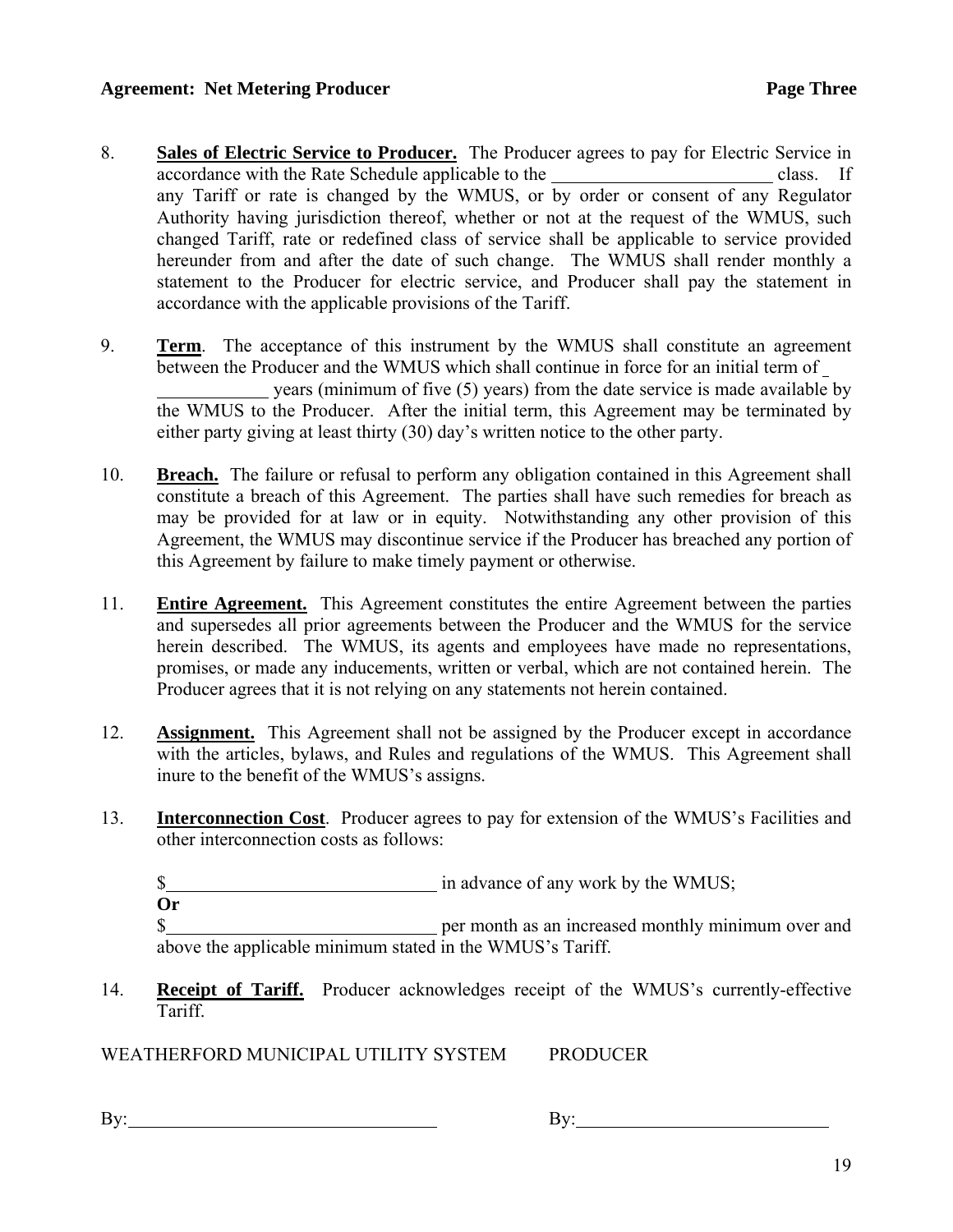#### **AGREEMENT FOR INTERCONNECTION AND PARALLEL OPERATION OF DISTRIBUTED GENERATION: WHOLESALE PRODUCER**

THIS AGREEMENT made this day of 3.20 , by and between (herinafter referred to as the "Producer") and Weatherford Municipal Utility System (hereinafter referred to as the "WMUS") is as follows:

- 1. **Purpose.** Producer owns or intends to own and/or operate a qualifying Power Generating Installation as defined in Section A of this document and desires to interconnect and operate such installation in parallel with the WMUS's electric Distribution System. This Agreement defines the relationship between the WMUS and the Producer, including the terms affecting the purchase and sale of electricity as well as reasonable conditions for interconnection and parallel operation.
- 2. **Producer's Certification.** The Producer certifies that Producer is a Wholesale Producer as defined in Section A of this document. Producer also certifies that Producer has registered with the Public Utility Commission of Texas in accordance with 16 Texas Administrative Code § 25.109 as may be amended.
- 3. **Producer's Generating Installation.** The Power Generating Installation to which this agreement applies is described as:

| Serial $#$                |  |
|---------------------------|--|
| Fuel or Energy Source     |  |
|                           |  |
|                           |  |
|                           |  |
|                           |  |
|                           |  |
| <b>Emergency Contact:</b> |  |
| Name                      |  |
|                           |  |
|                           |  |
|                           |  |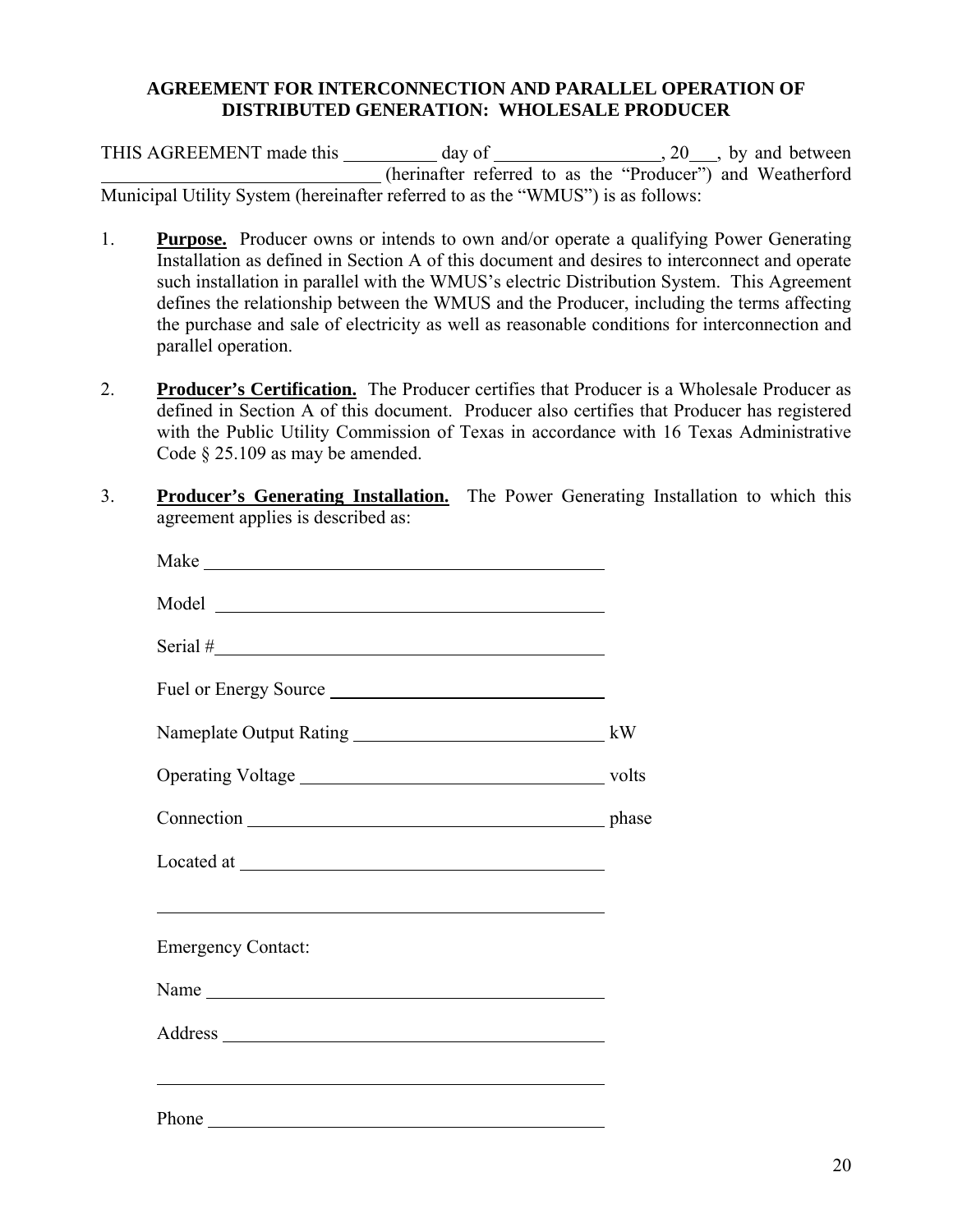#### **Agreement: Wholesale Producer Page Two Page Two**

- 4. **Terms.** The WMUS agrees to use reasonable diligence to provide simultaneous Electric Service. Interconnection, parallel operation, and sales and purchases of electricity shall be governed by the WMUS's Tariff, including any and all amendments that may hereafter be approved or ordered by any regulator authority. SAID TARIFF INCLUDING ALL SERVICE RULES, REGULATIONS AND RATES IS A PART OF THIS AGREEMENT TO THE SAME EXTENT AS IF FULLY SET OUT HEREIN AND IS ON FILE AND AVAILABLE AT THE WMUS'S OFFICE IN WEATHERFORD, TEXAS.
- 5. **Interconnection.** Prior to interconnection, the Producer shall have (a) fulfilled all requisites for the provision of Electric Service contained in the WMUS's Tariff; (b) provided an interconnection plan and other information; (c) complied with the conditions for any Facilities extension; (d) provided satisfactory liability insurance; (e) signed and delivered this Agreement; (f) completed construction; (g) complied with laws; (h) given notice of intent to energize; and (i) eliminated any conditions preventing interconnection. The Producer warrants to the WMUS that the Producer's power generating installation is constructed, shall be maintained in a safe and reliable condition and shall comply with the latest applicable codes.
- 6. **Parallel Operation.** The Producer is responsible for installation, safe operation, protection, and maintenance of all equipment and wiring at and beyond the point where the Producer's conductors contact the WMUS's conductors. The electrical power generated shall be compatible with the WMUS's standard Distribution System at the Point of Delivery and of such quality that the WMUS's system is not adversely affected. The Producer shall install and pay for a visible break disconnect switch. The WMUS shall have access to the disconnect switch and the meter at all times.

The WMUS's liability is limited in accordance with its Tariff, and the Producer agrees to indemnify and hold the WMUS harmless for all claims except as specified in the Tariff.

7. **Purchases of Electricity from Producer.** The WMUS will pay a Wholesale Producer for all the metered kWh output generated by the Wholesale Producer above and beyond that energy used by the Wholesale Producer once a year. The rate paid by the WMUS to the Wholesale Producer [that owns a Qualifying Facility] shall be the WMUS's avoided cost of wholesale power generation from its power supplier over the previous 12 months.

The WMUS may, at certain times and as operating conditions warrant, reasonably refuse to accept part or all of the output of the Producer's facility. Such refusal shall be based on system emergency constraints, special operating requirements, changes in wholesale generation contractual requirements, and adverse effects of the Producer's facility on the WMUS's system or violation by the Producer of the terms of this Agreement. The WMUS shall not be required to make any purchases that will cause the WMUS to no longer be in compliance with any applicable contracts or all-power contract requirements with the WMUS's power supplier(s).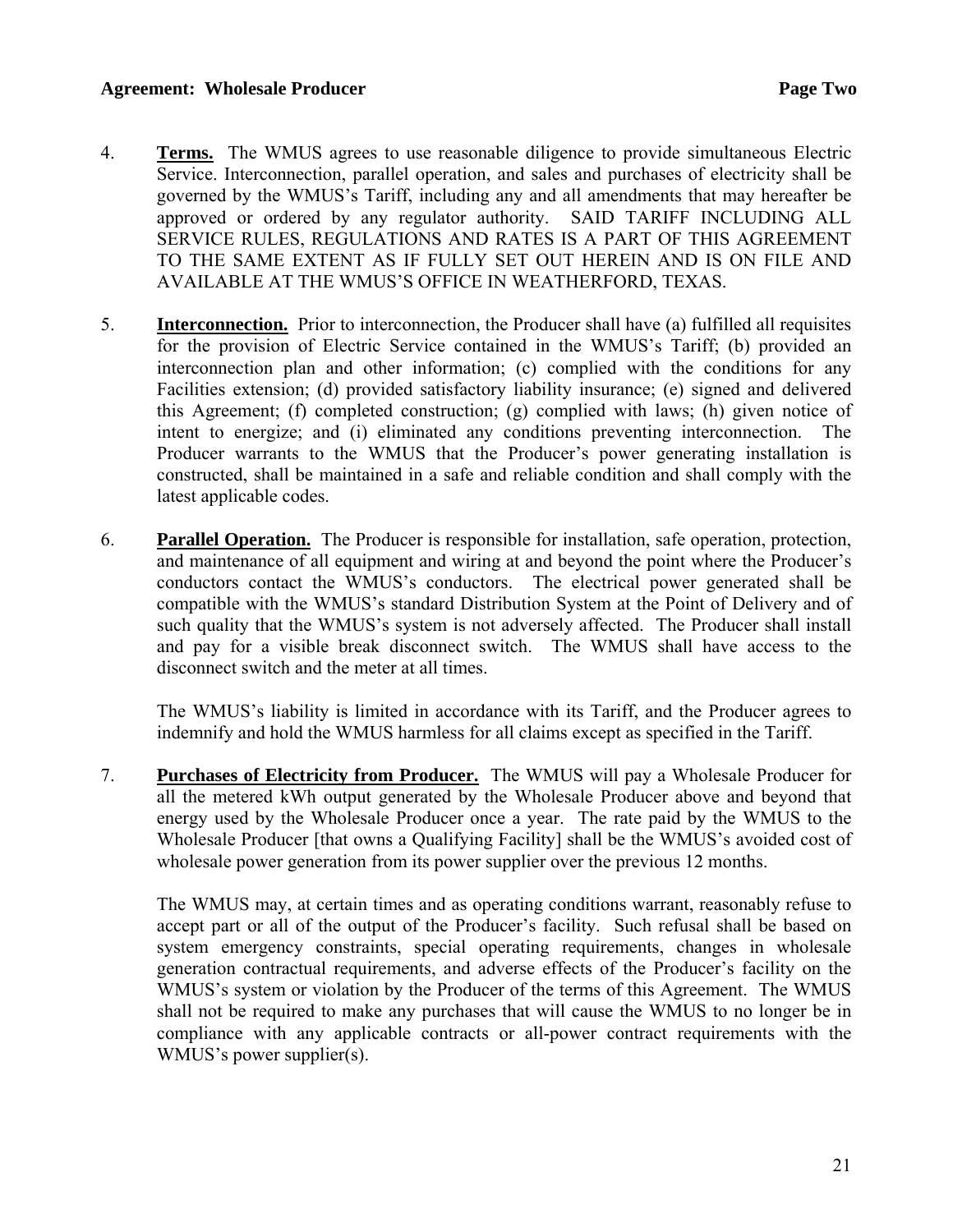- 8. **Sales of Electric Service to Producer.** The Producer agrees to pay for Electric Service in accordance with the Rate Schedule applicable to the class. If any Tariff or rate is changed by the WMUS, or by order or consent of any Regulator Authority having jurisdiction thereof, whether or not at the request of the WMUS, such changed Tariff, rate or redefined class of service shall be applicable to service provided hereunder from and after the date of such change. The WMUS shall render monthly a statement to the Producer for electric service, and Producer shall pay the statement in accordance with the applicable provisions of the Tariff.
- 9. **Term.** The acceptance of this instrument by the WMUS shall constitute an agreement between the Producer and the WMUS which shall continue in force for an initial term of years (minimum of five (5) years) from the date service is made available by the WMUS to the Producer. After the initial term, this Agreement may be terminated by either party giving at least thirty (30) day's written notice to the other party.
- 10. **Breach.** The failure or refusal to perform any obligation contained in this Agreement shall constitute a breach of this Agreement. The parties shall have such remedies for breach as may be provided for at law or in equity. Notwithstanding any other provision of this Agreement, the WMUS may discontinue service if the Producer has breached any portion of this Agreement by failure to make timely payment or otherwise.
- 11. **Entire Agreement.** This Agreement constitutes the entire Agreement between the parties and supersedes all prior agreements between the Producer and the WMUS for the service herein described. The WMUS, its agents and employees have made no representations, promises, or made any inducements, written or verbal, which are not contained herein. The Producer agrees that it is not relying on any statements not herein contained.
- 12. **Assignment.** This Agreement shall not be assigned by the Producer except in accordance with the articles, bylaws, and Rules and regulations of the WMUS. This Agreement shall inure to the benefit of the WMUS's assigns.
- 13. **Interconnection Cost.** Producer agrees to pay for extension of the WMUS's Facilities and other interconnection costs as follows:
	- \$ in advance of any work by the WMUS;

**Or** 

\$ above the applicable minimum stated in the WMUS's Tariff.

14. **Receipt of Tariff.** Producer acknowledges receipt of the WMUS's currently-effective Tariff.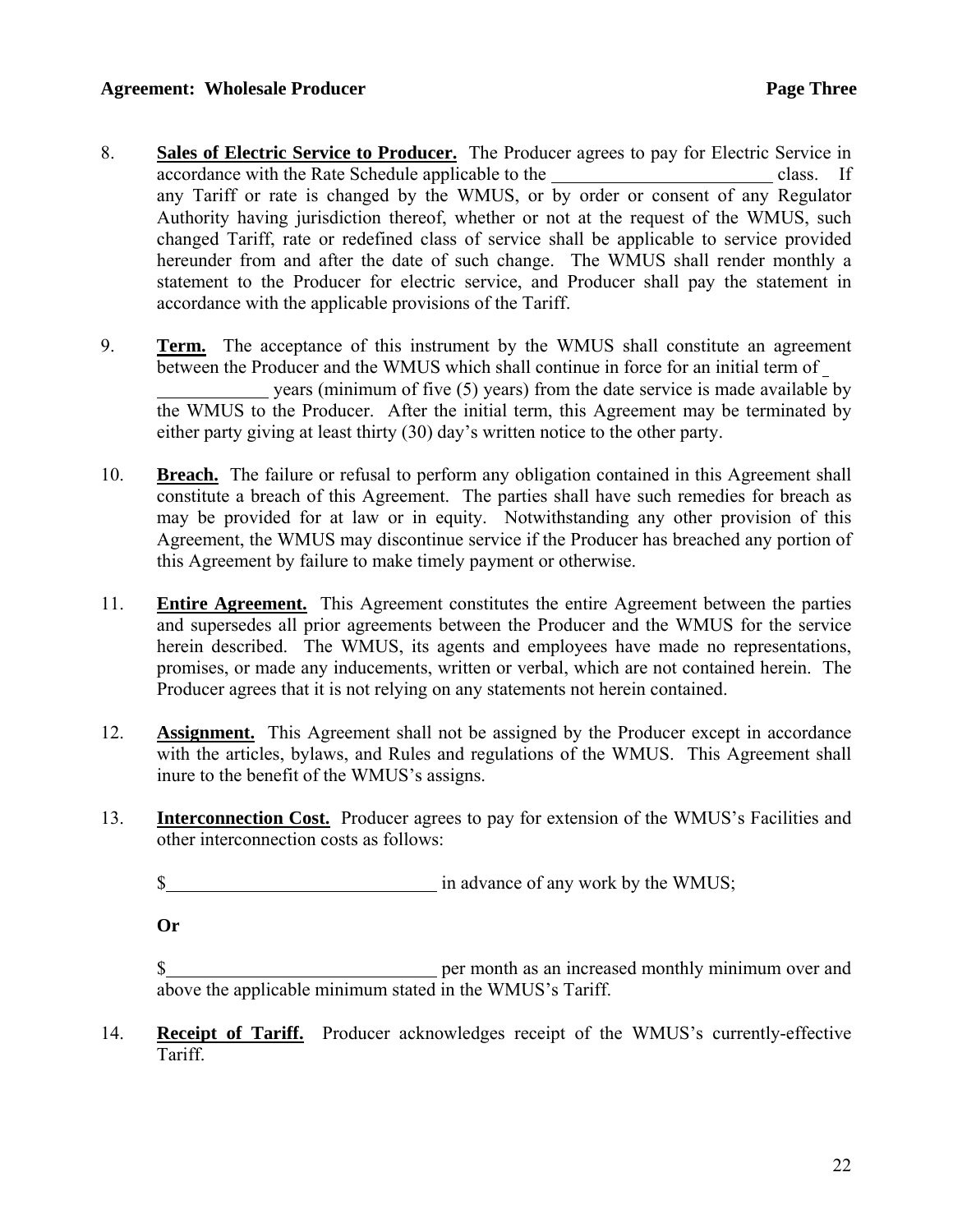# WEATHERFORD MUNICIPAL UTILITY SYSTEM PRODUCER

By: By: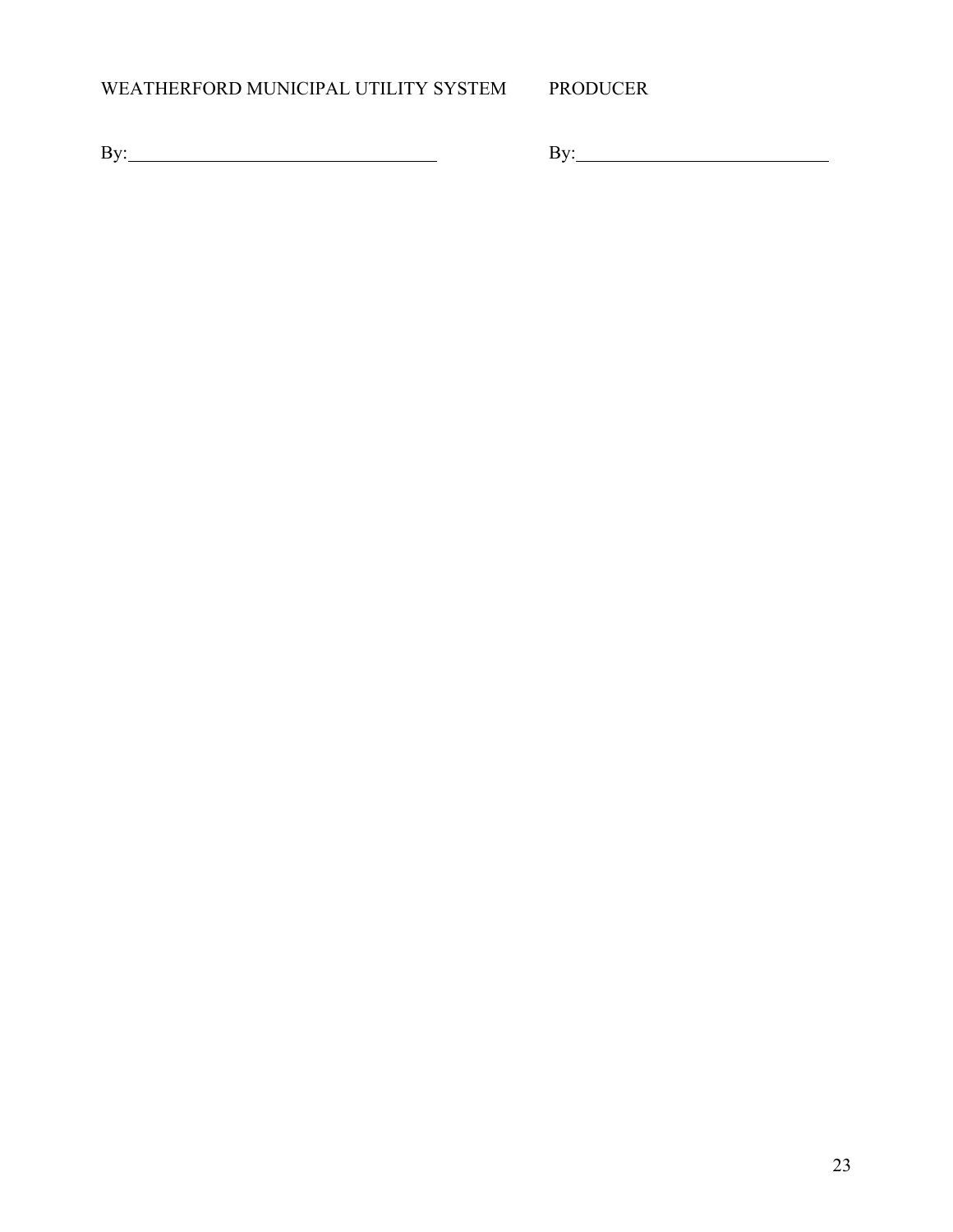# FLOW CHART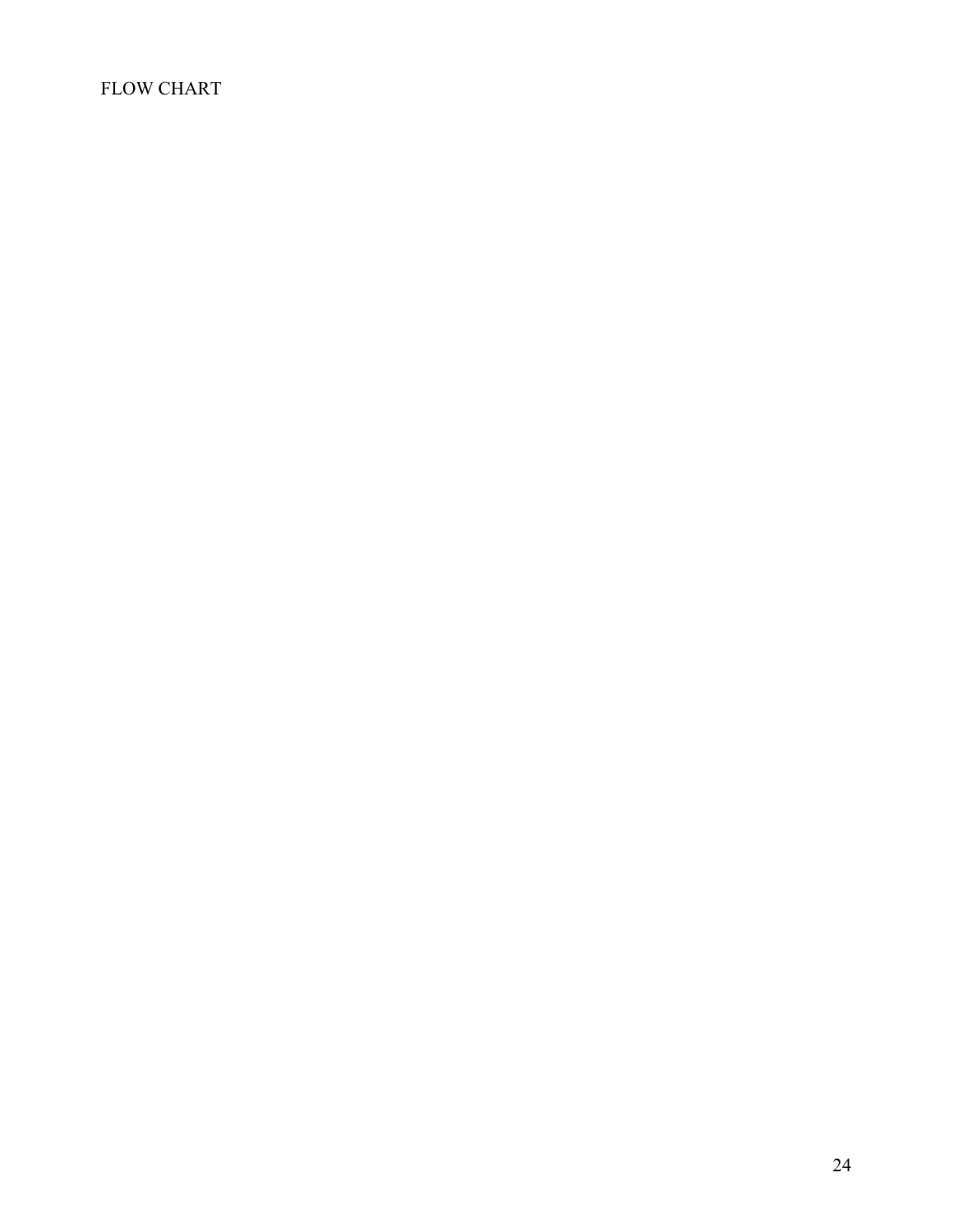#### APPLICATION FOR OPERATION OF CUSTOMER-OWNED GENERATION

*This application should be completed as soon as possible and returned to the WMUS Customer Service representative in order to begin processing the request. See Distributed Generation Procedures and Guidelines Manual for Customers for additional information.* 

**INFORMATION:** *This application is used by the WMUS to determine the required equipment configuration for the Applicant interface. Every effort should be made to supply as much information as possible.* 

#### **PART 1**

#### **OWNER/APPLICANT INFORMATION**

| Applicant Name:                                                                                                                                                                                                                                                                          |                   |  |
|------------------------------------------------------------------------------------------------------------------------------------------------------------------------------------------------------------------------------------------------------------------------------------------|-------------------|--|
|                                                                                                                                                                                                                                                                                          |                   |  |
|                                                                                                                                                                                                                                                                                          |                   |  |
|                                                                                                                                                                                                                                                                                          |                   |  |
| <b>TYPE OF GENERATOR</b> (as applicable)                                                                                                                                                                                                                                                 |                   |  |
| A. Small Distributed Generation $\leq 20$ kW                                                                                                                                                                                                                                             | Photovoltaic Wind |  |
| B. Combustion Distributed Generation (Wholesale Producer)                                                                                                                                                                                                                                |                   |  |
|                                                                                                                                                                                                                                                                                          |                   |  |
| <b>PROJECT DESIGN/ENGINEERING</b> (as applicable)<br>Company: <u>company</u> company company company company company company company company company company company company company company company company company company company company company company company company company com |                   |  |
| City:______________________County:_____________________State:__________Zip Code:____________________                                                                                                                                                                                     |                   |  |
| Phone Number: <u>Number</u> Representative:                                                                                                                                                                                                                                              |                   |  |
| <b>ELECTRICAL CONTRACTOR</b> (as applicable)                                                                                                                                                                                                                                             |                   |  |
|                                                                                                                                                                                                                                                                                          |                   |  |
| Phone Number: <u>Nepresentative:</u> Representative:                                                                                                                                                                                                                                     |                   |  |
| <b>ESTIMATED LOAD INFORMATION</b><br>The following information will be used to help properly design the WMUS customer                                                                                                                                                                    |                   |  |
| interconnection. This information is not intended as a commitment or contract for billing purposes.                                                                                                                                                                                      |                   |  |

Total Site Load \_\_\_\_\_\_\_\_\_\_\_(kW) Total DG Output \_\_\_\_\_\_\_\_\_\_(kW)

#### **Mode of Operation (check all that apply)**

Isolated Paralleling Power Export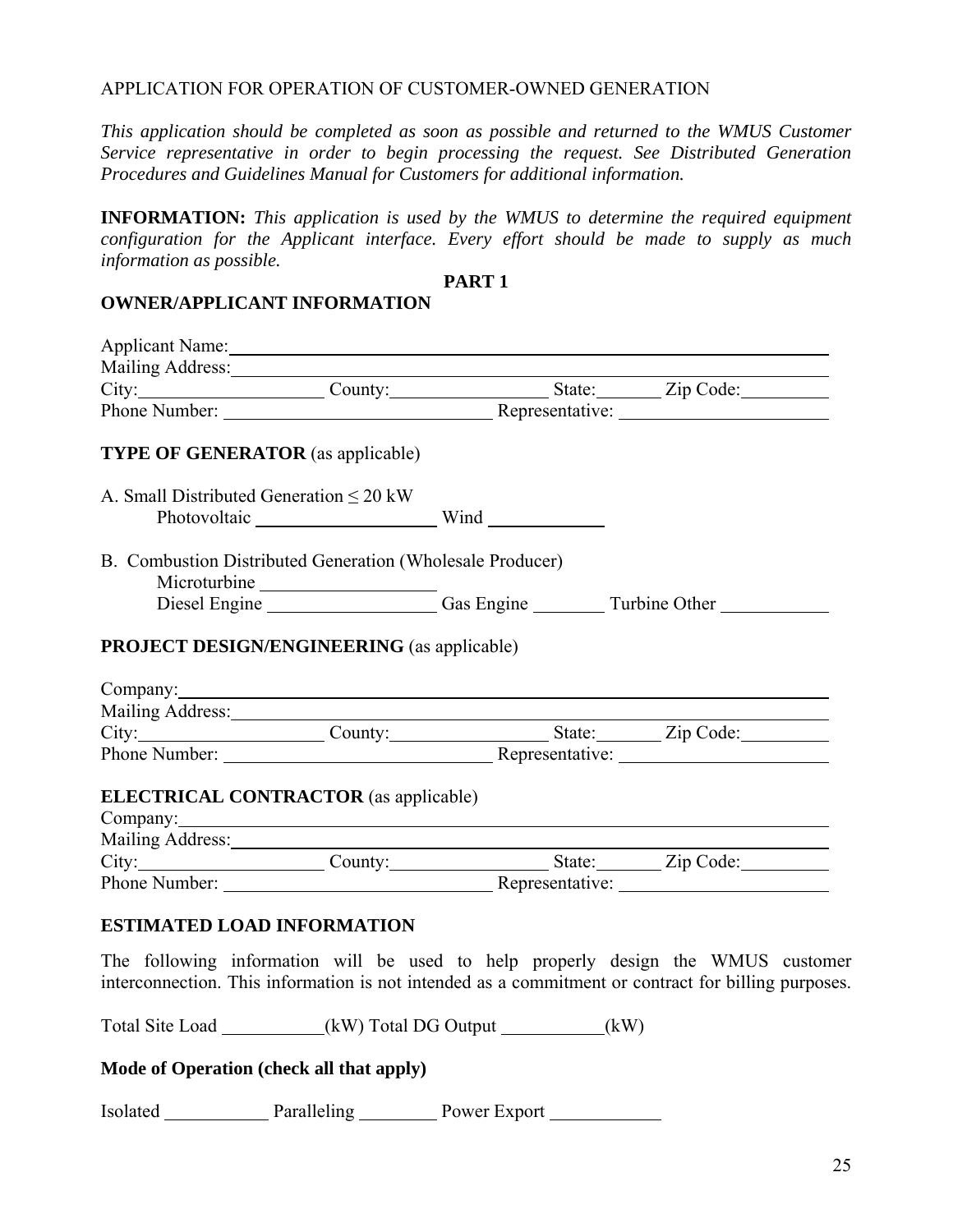#### **DESCRIPTION OF PROPOSED INSTALLATION AND OPERATION**

Give a general description of the proposed installation, including when you plan to operate the generator.

#### **PART 2**

(Complete all applicable items. Copy this page as required for additional generators.)

# **SYNCHRONOUS GENERATOR DATA**<br> *LInit Number*<br> **Cotal number of units**

 $\overline{a}$ 

| Unit Number: ________ Total number of units with listed specifications on site: ___________________ |  |                                  |
|-----------------------------------------------------------------------------------------------------|--|----------------------------------|
| Manufacturer:                                                                                       |  |                                  |
|                                                                                                     |  |                                  |
|                                                                                                     |  |                                  |
| Serial Number (each): Three R.P.M.: Frequency (Hz):                                                 |  |                                  |
|                                                                                                     |  |                                  |
| Rated Power Factor (%): Rated Voltage (Volts) Rated Amperes: ___________________                    |  |                                  |
| Field Volts: _________Field Amps: _____________________ Motoring power (kW): ______________________ |  |                                  |
| Synchronous Reactance $(X'd)$ : $\hspace{1.5cm}$ % on $\hspace{1.5cm}$ kVA base                     |  |                                  |
| Transient Reactance $(X'd)$ : $\hspace{2.5cm}$ % on $\hspace{2.5cm}$ XVA base                       |  |                                  |
|                                                                                                     |  |                                  |
|                                                                                                     |  |                                  |
|                                                                                                     |  |                                  |
| $\overline{2}$                                                                                      |  |                                  |
|                                                                                                     |  |                                  |
|                                                                                                     |  |                                  |
| <b>INDUCTION GENERATOR DATA</b>                                                                     |  |                                  |
|                                                                                                     |  |                                  |
|                                                                                                     |  |                                  |
| Magnetizing Reactance (Xm): _____________ ohms Short Circuit Reactance (Xd"): ______ ohms           |  |                                  |
|                                                                                                     |  |                                  |
|                                                                                                     |  |                                  |
| Reactive Power Required:                                                                            |  | Vars (no load), Vars (full load) |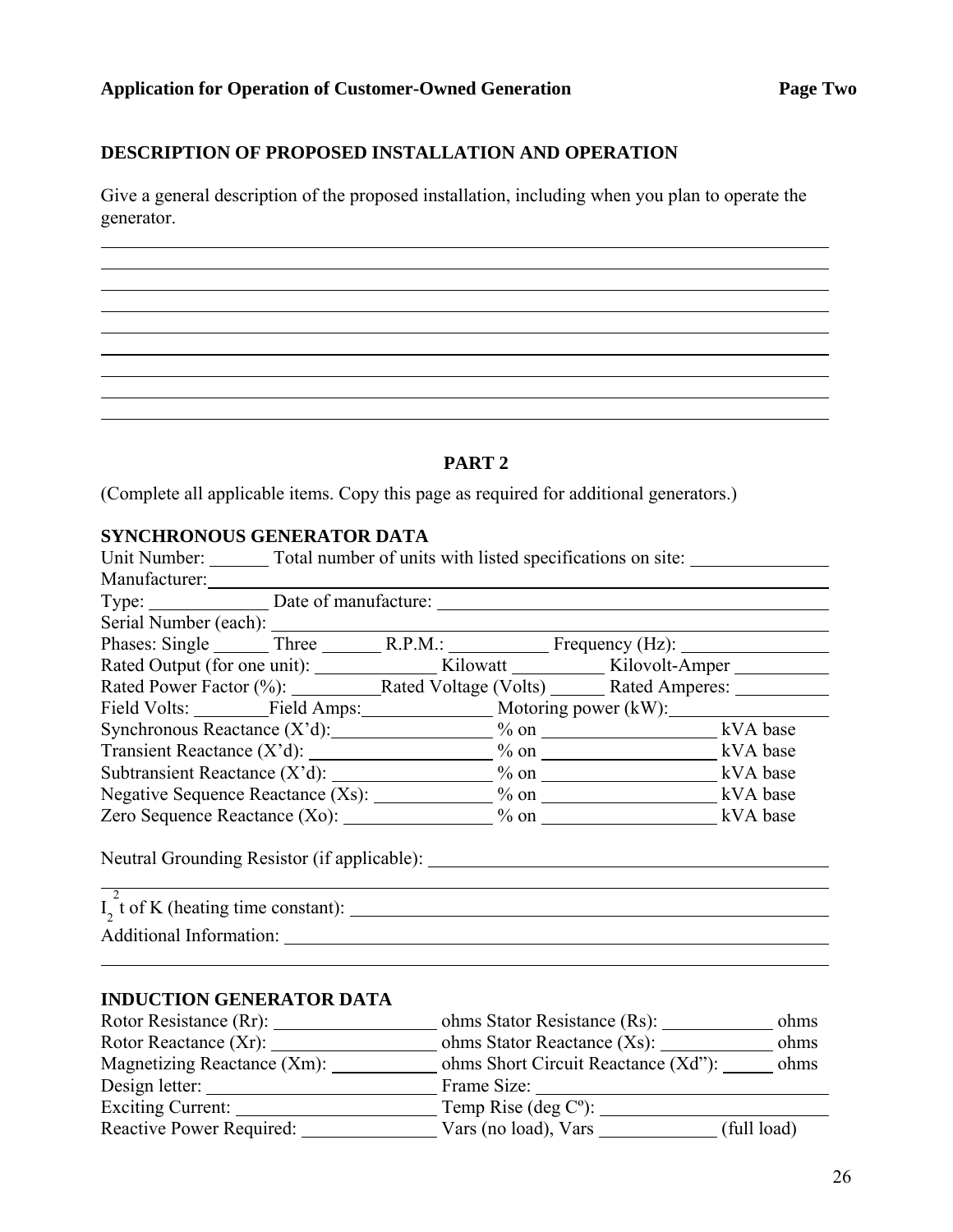# **Application for Operation of Customer-Owned Generation Page Three**

| <b>Additional Information:</b> |
|--------------------------------|
|                                |

 $\overline{a}$ 

| <b>PRIME MOVER</b> (Complete all applicable items)                                                                                                                                                                                                                                                                                                                                                                               |                                                              |  |
|----------------------------------------------------------------------------------------------------------------------------------------------------------------------------------------------------------------------------------------------------------------------------------------------------------------------------------------------------------------------------------------------------------------------------------|--------------------------------------------------------------|--|
|                                                                                                                                                                                                                                                                                                                                                                                                                                  |                                                              |  |
|                                                                                                                                                                                                                                                                                                                                                                                                                                  |                                                              |  |
|                                                                                                                                                                                                                                                                                                                                                                                                                                  |                                                              |  |
| TRANSFORMER (between generator and utility system)<br>$C_{\alpha}$ $D_{\alpha}$ $D_{\alpha}$ $D_{\alpha}$ $D_{\alpha}$ $D_{\alpha}$ $D_{\alpha}$ $D_{\alpha}$ $D_{\alpha}$ $D_{\alpha}$ $D_{\alpha}$ $D_{\alpha}$ $D_{\alpha}$ $D_{\alpha}$ $D_{\alpha}$ $D_{\alpha}$ $D_{\alpha}$ $D_{\alpha}$ $D_{\alpha}$ $D_{\alpha}$ $D_{\alpha}$ $D_{\alpha}$ $D_{\alpha}$ $D_{\alpha}$ $D_{\alpha}$ $D_{\alpha}$ $D_{\alpha}$ $D_{\alpha$ | <b>GENERATOR TRANSFORMER</b> (Complete all applicable items) |  |

|                                            | Generator unit number: Date of manufacturer:                                             |          |
|--------------------------------------------|------------------------------------------------------------------------------------------|----------|
| Manufacturer:                              |                                                                                          |          |
| Serial Number:                             |                                                                                          |          |
|                                            | High Voltage: <u>______________</u> kV, Connection: delta wye, Neutral solidly grounded? |          |
|                                            | Low Voltage: kV, Connection: delta wye, Neutral solidly grounded?                        |          |
|                                            | Transformer Impedance $(Z)$ : $\qquad \qquad \frac{9}{6}$ on                             | kVA base |
|                                            | Transformer Resistance $(R)$ : $\_\_\_\_\_\_$ % on                                       | kVA base |
|                                            | Transformer Reactance $(X)$ : $\%$ on                                                    | kVA base |
| Neutral Grounding Resistor (if applicable: |                                                                                          |          |
|                                            |                                                                                          |          |

# **INVERTER DATA** (if applicable) (typical for small distributed generation)

| Manufacturer:                                                                                     | Model: |  |
|---------------------------------------------------------------------------------------------------|--------|--|
| Rate Power Factor (%): Rated Voltage (Volts): Rated Amperes:                                      |        |  |
| Inverter Type (ferroresonant, step, pulse-width modulation, etc.)                                 |        |  |
| Type commutation: forced line (typical for utility interactive; meets IEEE 1547)                  |        |  |
| Harmonic Distortion: Maximum Single Harmonic (%)                                                  |        |  |
| Maximum Total Harmonic (%)                                                                        |        |  |
| Note: Attach all available calculations, test reports, and oscillographic prints showing inverter |        |  |

output voltage and current waveforms.

# **POWER CIRCUIT BREAKER** (if applicable)

| Manufacturer:                                                                         | Model:                                                              |
|---------------------------------------------------------------------------------------|---------------------------------------------------------------------|
|                                                                                       | Rated ampacity (Amperes)                                            |
|                                                                                       |                                                                     |
|                                                                                       |                                                                     |
| Control Voltage (Closing): ________ (Volts) AC DC                                     |                                                                     |
|                                                                                       | Control Voltage (Tripping): (Volts) AC DC Battery Charged Capacitor |
| Close energy: Spring Motor Hydraulic Pneumatic Other:                                 |                                                                     |
| Trip energy: Spring Motor Hydraulic Pneumatic Other:                                  |                                                                     |
| Bushing Current Transformers: ____________ (Max. ratio) Relay Accuracy Class: _______ |                                                                     |
| Multi Ratio? No Yes: (available taps)                                                 |                                                                     |